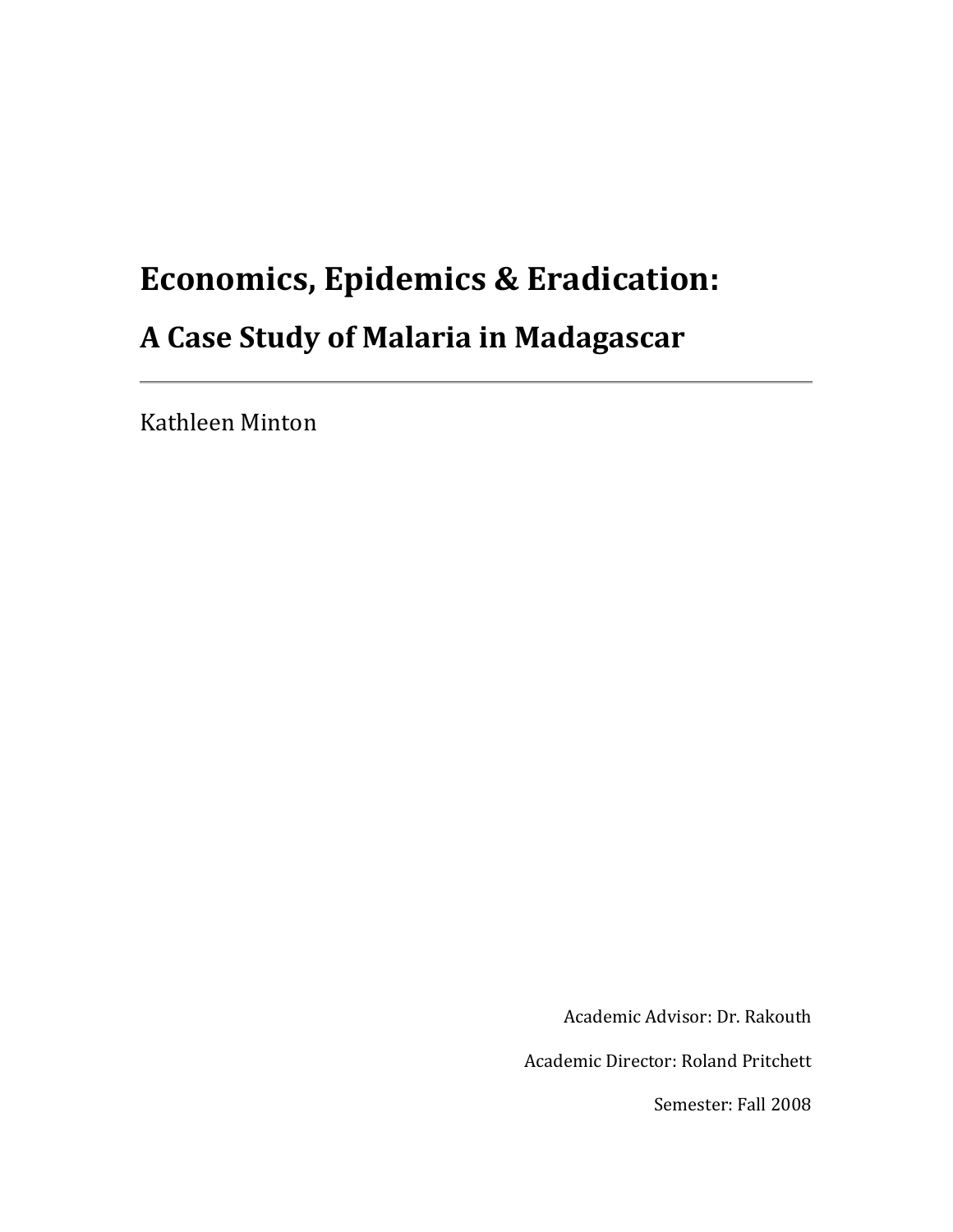# *To Barack Obama, for giving a new generation of voters a reason to be hopeful about the future:*

*May our commitment to righting the wrong in the world be so resolute as to inspire future generations as much as your dedication has inspired ours.*

# Acknowledgements

Thanks to Dr. Rakouth for helping me to plan my project and to understand the information I collected; to Laila, for welcoming us into your home, and for making sure that we had a great time in Farafangana (and we did); to Klaus for so generously letting us stay in your house; to all the employees of Welthungerhilfe and Inter Aide, for always being willing to take time out of your busy schedules to answer my questions and help me with logistical problems; to all the doctors and public health officials, particularly those in Farafangana, who opened their doors to me and patiently answered all of my ridiculous questions; to Andry for helping us to survive in the village—we might not have eaten for a week if it weren't for you; to the village of Anosikely, for welcoming us with such warmth and hospitality; and to all my family and friends at home, for all of the loving support you managed to give, even from halfway around the world.

A few people in particular deserve more elaborate thanks. Roland: your patient support and guidance throughout my time here in Madagascar was what allowed me to feel ready to go out on my own for ISP. Your ability to nurture and to challenge simultaneously is unmatched by anyone I've ever known. My 12 favorite *vazaha*: throughout our time in Madagascar, your courage and curiosity have inspired me to challenge myself and push my limits. On a lighter note, your humor and sense of adventure have made this trip more fun than I ever could have hoped. You've been there for the laugh‐so‐hard‐I‐feel‐sick times, the I‐ate‐street‐food‐I‐ feel‐sick times, and everything in between. I can't imagine a group of people with whom I would have rather shared those experiences. Jackie: thank you for letting me be a part of your ISP experience. Even if I could have managed to survive without you (…I would have had to learn how to make my own coffee…and food), life wouldn't have been nearly so *mamybe*. Anna: have I told you how happy I am that you were on this trip with me? I am thrilled that *vintana* has brought us back together again. Kyla, one of my top three favorite sisters at least: you make me happier than any other person in the world. Thanks for always being there for me, and for always knowing just what to say. And finally, Mom and Dad: it was your compassion and courage that first inspired me to go out and see the world. Now it is your love and support that will always bring me back home. Thank you for everything.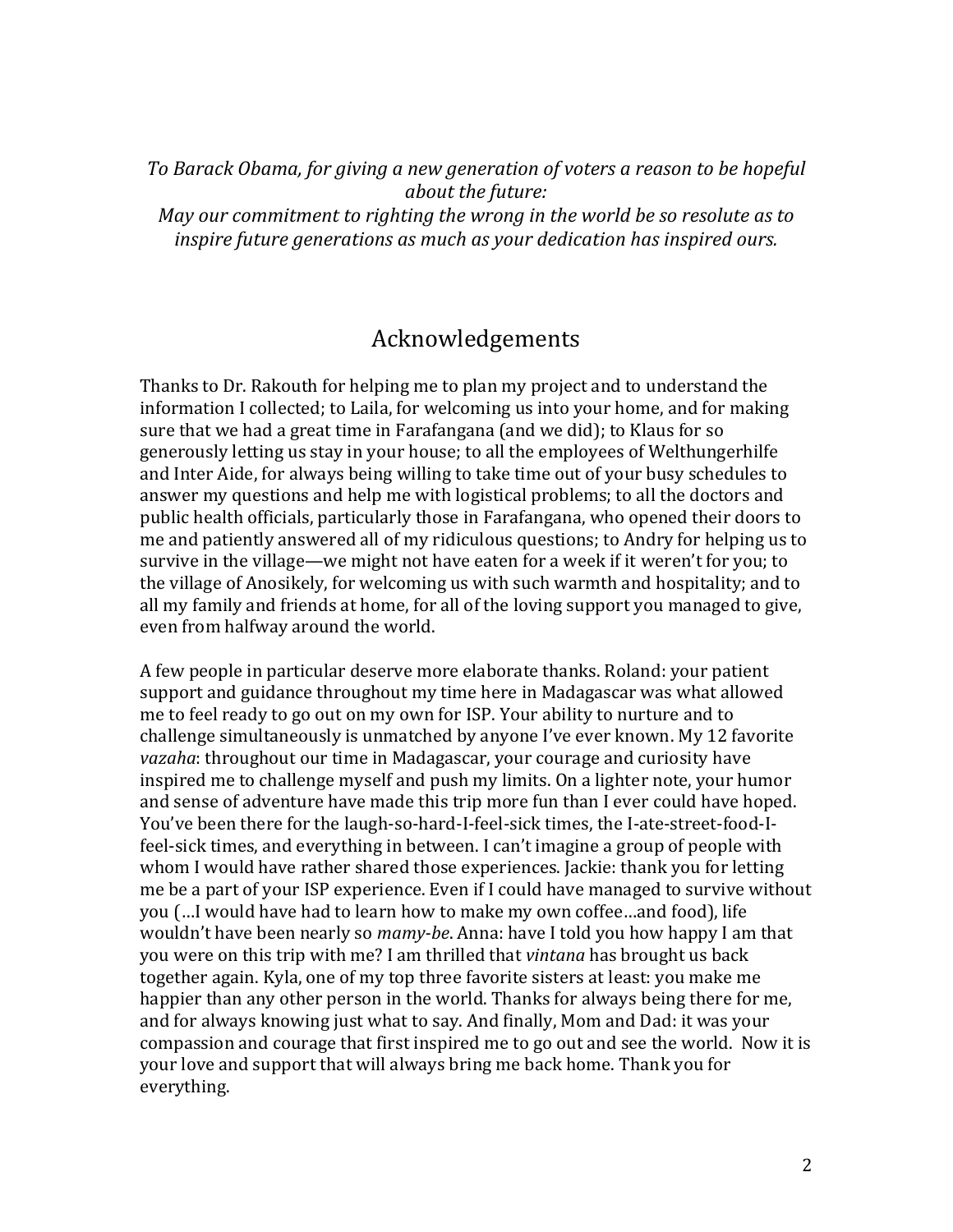*There's so many different worlds So many different suns And we have just one world But we live in different ones*

‐ Mark Knopfler, "Brothers in Arms"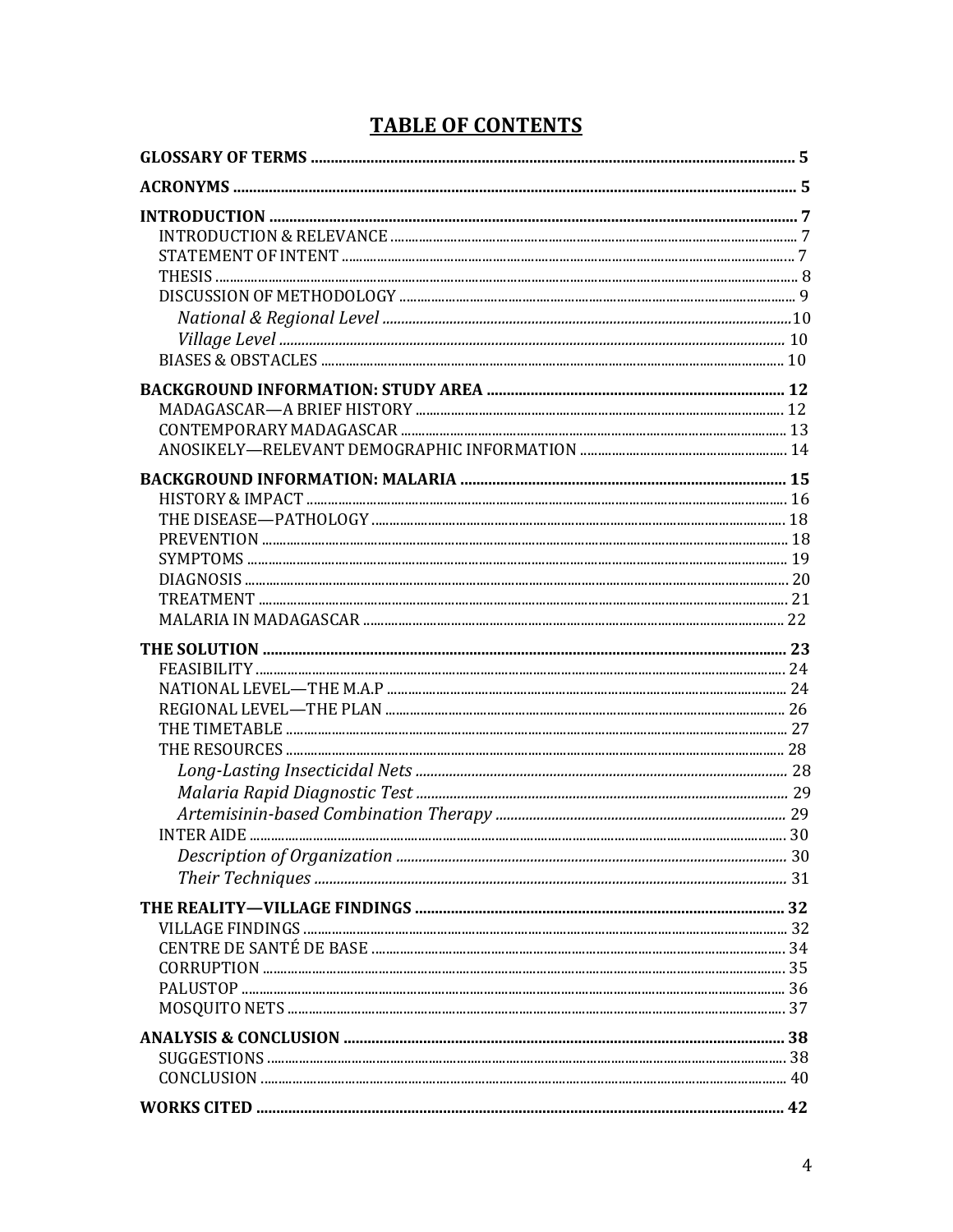# **GLOSSARY OF TERMS**

**Anopheles** – the species of mosquito that acts as a vector for the malaria parasite *Ariary*– Madagascar's official currency

*Centre de Santé de Base* – Basic health centers funded by the government

**Endemic** – when a disease exists permanently in a given region

*Epiceries* – small roadside shops that sell a range of goods, including a variety of

foods, drinks, and medicines

**Epidemic** – a sudden outbreak of a disease that causes simultaneous mass infection

**Epidemiology** – the study of the origins, distribution, and management of disease

**Morbidity** – the rate of infection

**PaluStop** – a CQ-based malaria treatment distributed at a subsidized costs throughout Madagascar

**Pathology** – the scientific study of disease, including its origins, growth, and effects on human populations

**Prophylaxis** – preventative treatment for a disease

**Vector** – the animal species that carries and transmits an infectious disease; for

malaria, the Anopheles mosquito is the vector species

# **ACRONYMS**

**ACT** – Artemisinin‐based combination therapy

**AR** – *Ariary*

**CHW** – Community Health Worker

**CSB** – *Centre de Santé de Base*

**CQ** – Chloroquine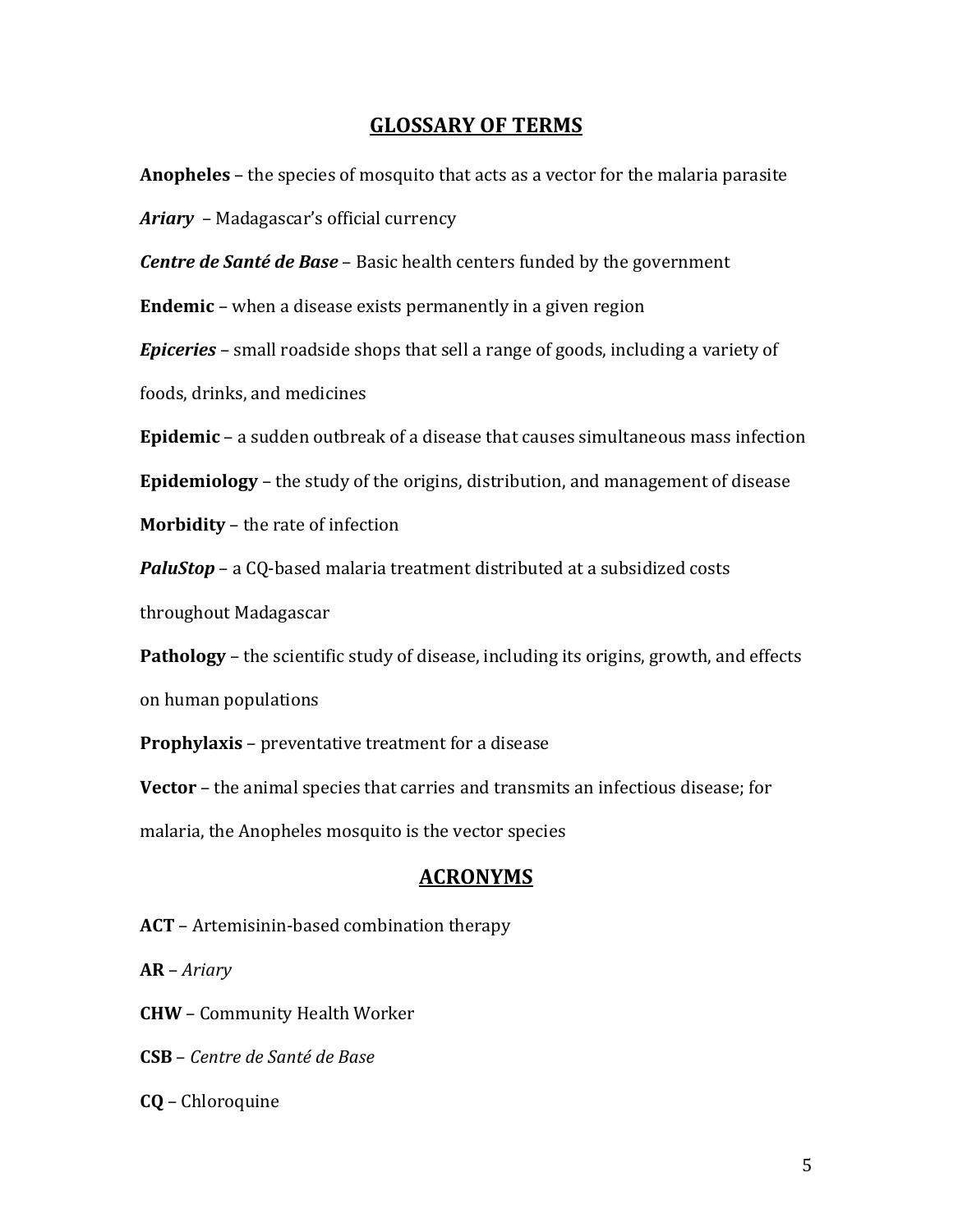**DDT** – Dichlorodiphenyl trichloroethylene

**DRS** – The *Direction Régionale de la Santé du Planning Familiale et de la Protection*

*Sociale*

- **GNP** Gross National Product
- **HIV/AIDS** Human Immunodeficiency Virus / Acquired Immune Deficiency

Syndrome

- **IMR** Infant Mortality Rate
- **ITN** Insecticide‐Treated Net
- **LLIN** Long‐lasting insecticidal mosquito net
- **MAP** The Madagascar Action Plan
- **MRDT** Malaria Rapid Diagnostic Test
- **NGO** Nongovernmental Organization
- **P.** *Plasmodium*
- **PEC** *Prise en Charge*
- **SP** Sulfadoxine‐pyrimethamine
- **USD** United States Dollars
- **PSI** Population Services International
- **WHO** World Health Organization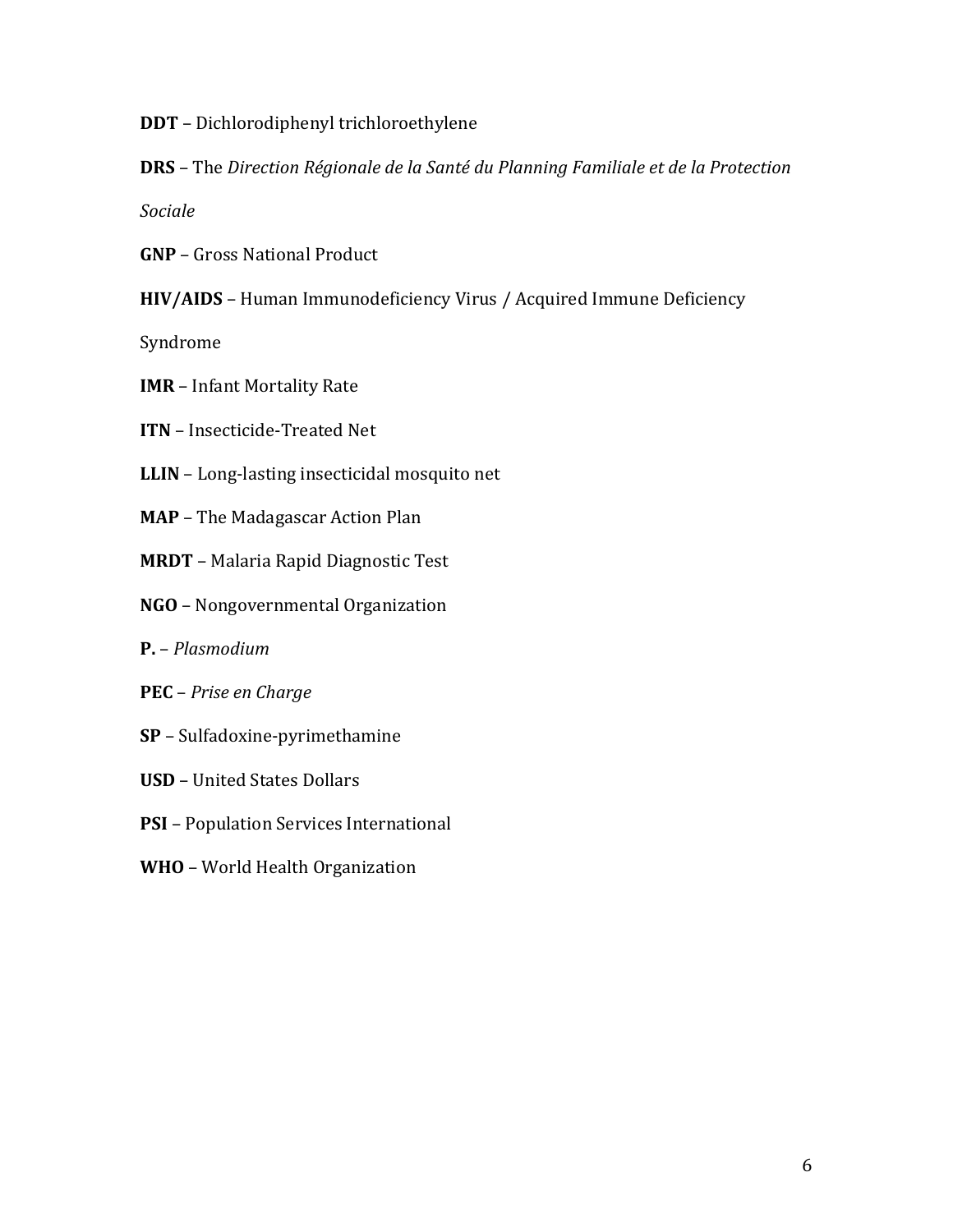# **INTRODUCTION**

## **INTRODUCTION & RELEVANCE**

Despite effective techniques for preventing and treating malaria, the malaria burden in Madagascar remains quite high, particularly in rural areas where poor villagers are more isolated from health services, and less likely to be able to afford prevention methods or treatment. In response to this challenge, Madagascar's government has made malaria eradication a high priority, stating that it hopes to reduce the incidence of malaria from its current level of 1,234,520 to 320,000 by 2012, and to el[i](#page-45-0)minate the disease entirely by  $2018$ .<sup>1</sup> Ultimately, though, it remains to be seen if their efforts will be sufficient to meet these ambitious goals.

# **STATEMENT OF INTENT**

For this paper, I attempted to gain an understanding of what resources are available for preventing and treating malaria in rural villages in Madagascar. While some of my objectives changed slightly over the course of the project, I was able, I believe, to answer the following questions that gave direction to my planning and research:

- What is malaria? How is malaria transmitted?
- How can malaria be prevented? How can malaria be treated?
- What is the malaria burden in Madagascar?
- What do people living in rural Madagascar know about malaria prevention and treatment?
- What resources are available in rural Madagascar to help prevent and treat malaria?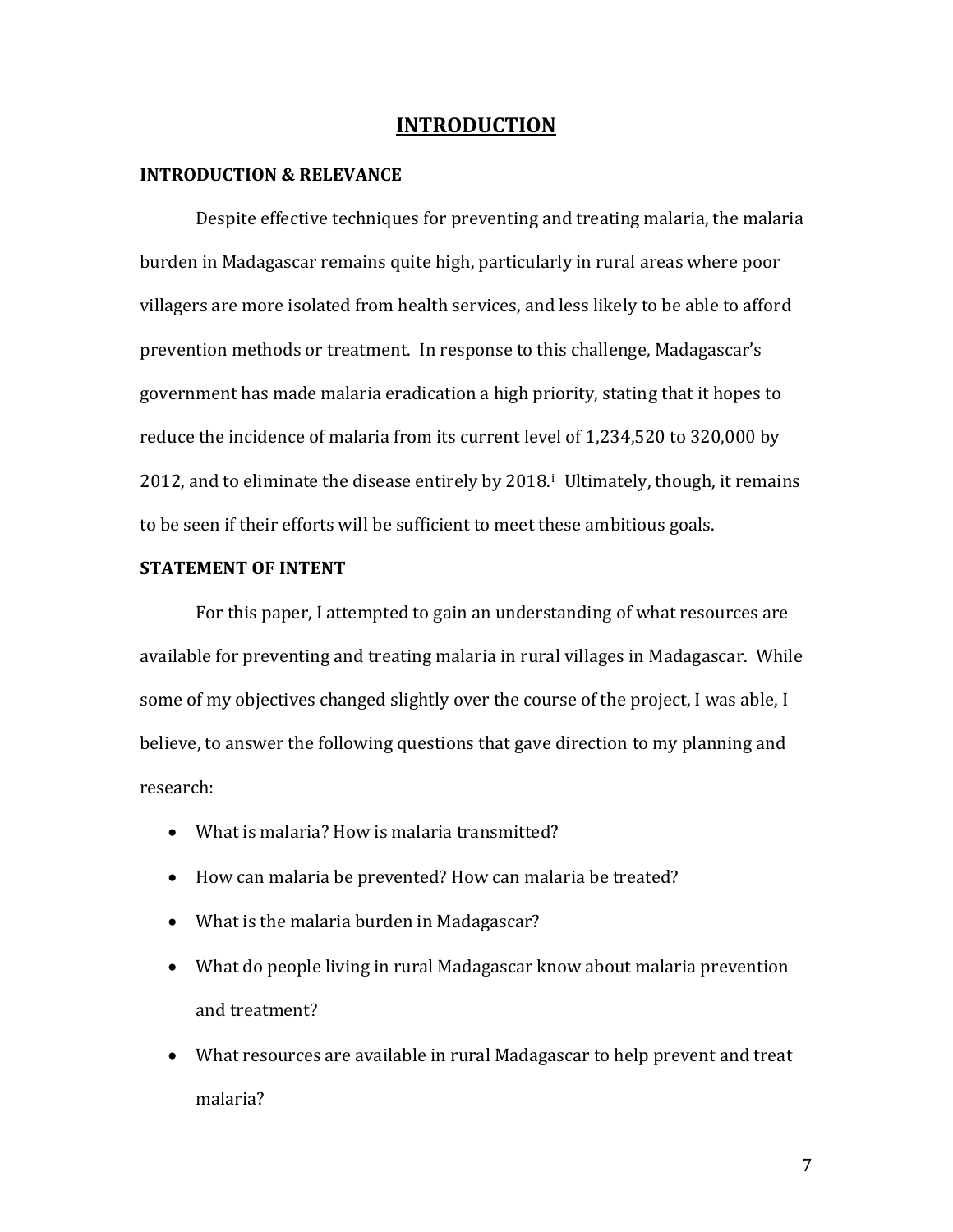- What is Madagascar's government doing to help reduce the incidence of malaria?
- What are nongovernmental organizations (NGOs) and doctors doing to help reduce the incidence of malaria?
- Will Madagascar be able to eradicate malaria in the future?

With these questions guiding my research, I attempted to gain insight into the village‐level perception of malaria. As one Tanzanian agricultural worker explains, "So‐called leaders do entirely too much talking to the peasants. No one ever wants to listen to them."[ii](#page-45-1) With this idea in mind, I tried to see what insights talking to rural Madagascar's poor population—those who are most at risk for contracting and dying from the disease—could lend to the malaria crisis in Madagascar, and the efforts being made to address it. After analyzing the information I gathered through conducting interviews with villagers, doctors, various NGOs, and government health officials, I was able to draw my own conclusions about problems currently hindering Madagascar's efforts to control the disease, as well as what needs to be done if the country is going to overcome these problems and accomplish its goal of eradicating malaria by 2018.

## **THESIS**

While the Malagasy government has a solid plan to eradicate malaria, current efforts receive insufficient attention and financial resources. If the subsequent discrepancies between the reality at the village level and the government's strategy are not addressed, malaria will continue to plague the country for many years to come.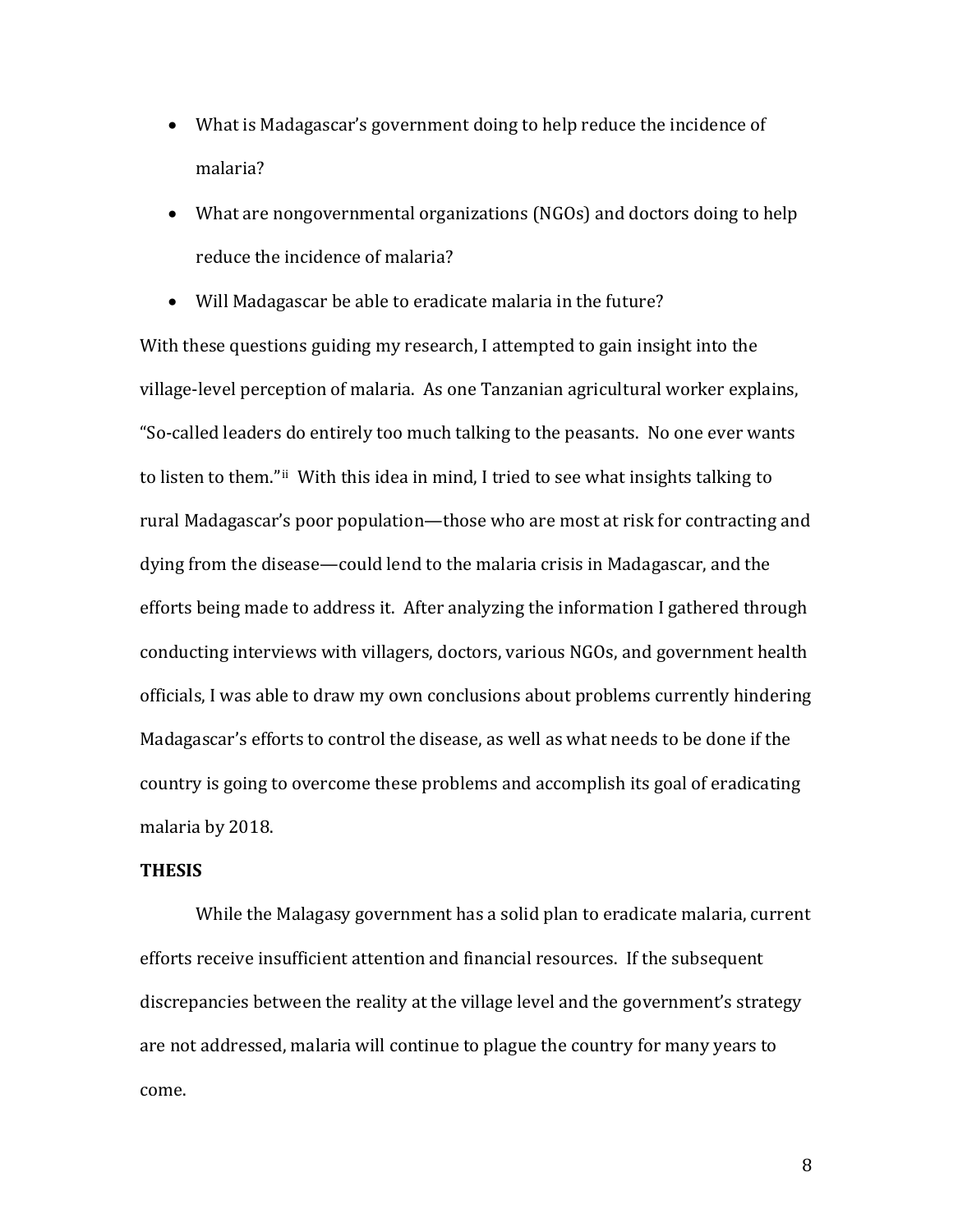## **DISCUSSION OF METHODOLOGY**

 Due to time constraints, it would have been impossible for me to conduct my study in more than one region, or even in multiple villages. Instead, I focused on one region, and one village in particular, and did a sort of case study that I believe is more or less representative of the malaria situation in general in Madagascar. I chose to conduct my case study in southeast Madagascar in the Atsimo Atsinanana region where there are particularly high rates of malaria rates due to the wet climate.

## *National & Regional Level:*

I started my research in Antananarivo, the capital of Madagascar located in the Central Highlands, where I interviewed doctors and read through books they recommended in order to familiarize myself with basic background information about malaria. Having this information proved very helpful for the next stage of my research, when I traveled to Farafangana—the capital of the Atsimo Atsinanana region—where I met with local health officials and doctors in an effort to gain an understanding of the efforts being made at the regional level to combat malaria.

In Farafangana, I also worked closely with two NGOs: a local chapter of Welthungerhilfe, a German organization dedicated to alleviating rural poverty, and a local chapter of Inter Aide, a French organization that focuses on reducing the infant mortality rate in Farafangana and the surrounding districts. Over the course of many interviews with various employees of these two NGOs, as well as through observing the operations of these organizations, I was able to learn a great deal about the health issues in the region, particularly those relating to malaria.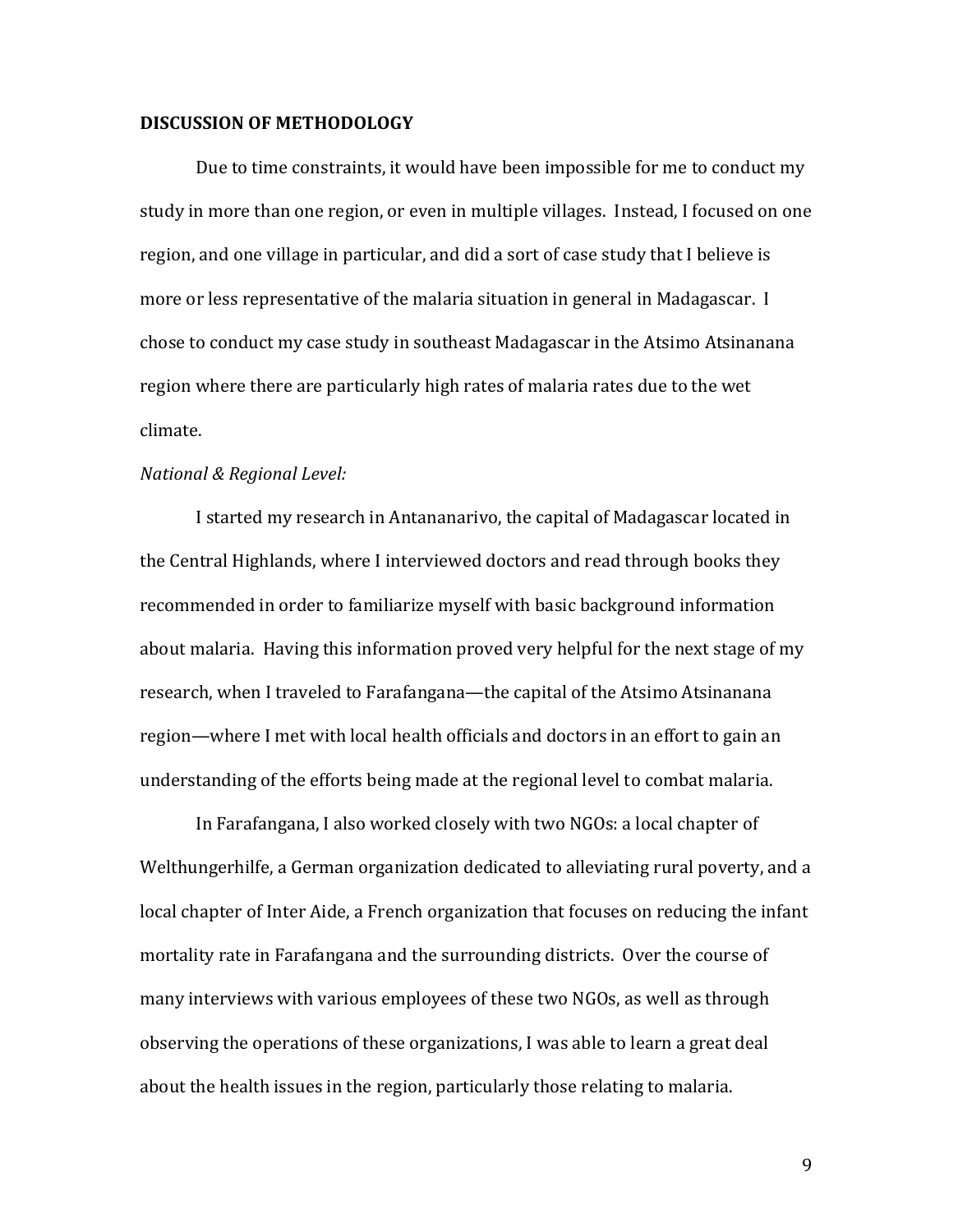## *Village Level:*

In the village of Anosikely, with the help of a translator, I conducted a general survey in which I asked questions about malaria, particularly about what resources are available to them for preventing and treating the disease. By establishing close relationships with some of the villagers, I was able to get more personal information about malaria‐related issues. My research in the village was both quantitative and qualitative—I tried to gather not only facts and figures pertinent to my study, but also anecdotal information that could help to improve my overall understanding of malaria in Madagascar.

# **BIASES & OBSTACLES**

For this paper, I used both primary and secondary sources to obtain the information I needed. While ideally I would have preferred to use only primary sources, due to time constraints—I had only four weeks to collect data and write the paper—it became not only more practical and efficient, but also more reliable to gather certain types of data through secondary sources. I did, however, always make sure to use only those secondary sources that provided data consistent with what I found through primary sources.

Obstacles arose when using primary sources as well. Throughout the course of researching and writing this paper, I did my best to prevent my own opinions from becoming apparent during interviews. Despite my best efforts, though, it is probable that information I gathered was tainted in minor ways due to my own biases. Furthermore, because I am a foreigner, villagers and health officials alike often assumed that I was an aid worker researching malaria with the intention of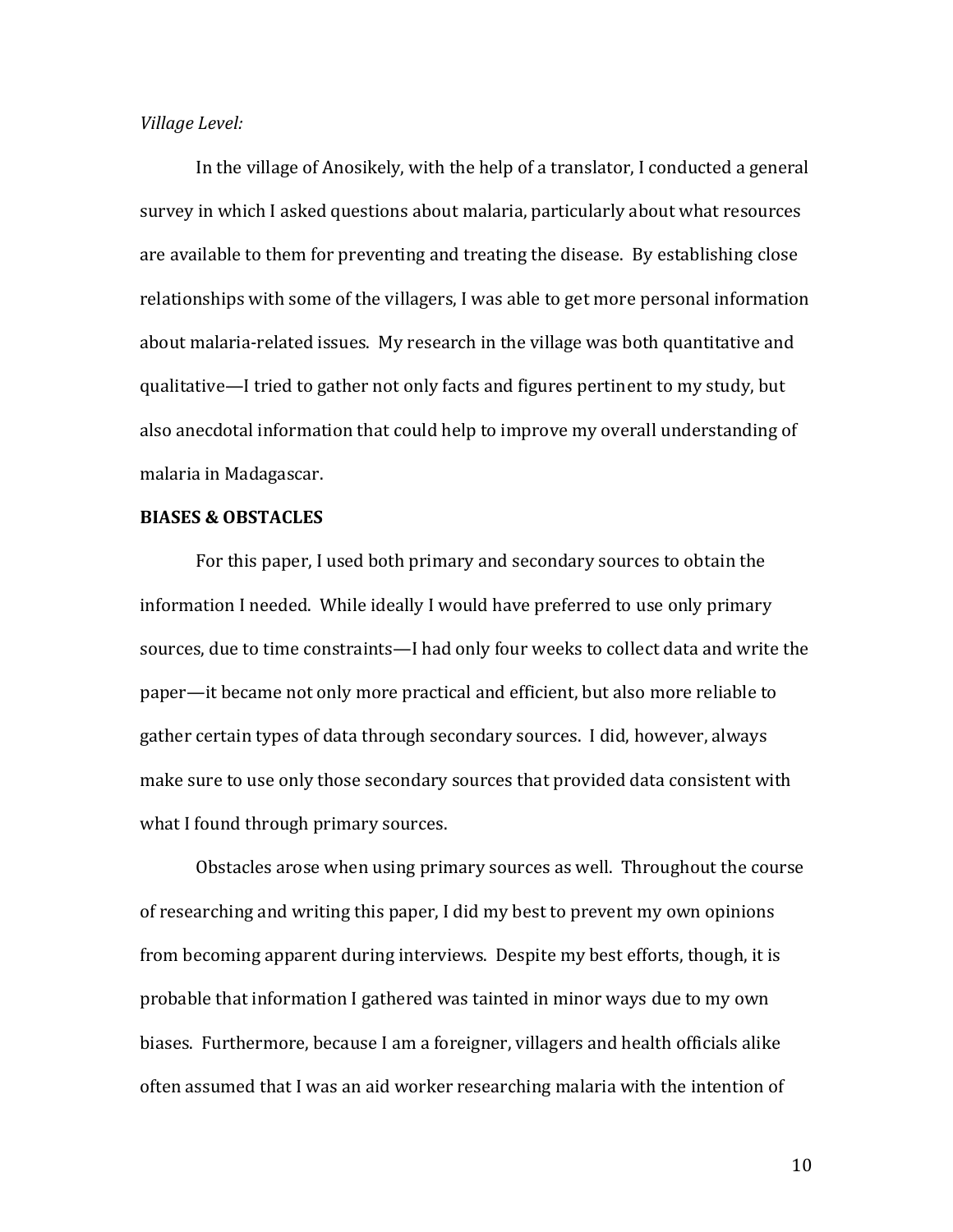helping in some way. While I was always sure to identify myself as an undergraduate student and to explain the purpose of my research from the outset, I have no doubt that in some instances, interviewees tried to give me answers they thought I wanted to hear, or that they thought would benefit themselves in some way.

 In addition, interviews with primary sources proved to be somewhat difficult due to a language barrier. For the most part, I also had no choice but to conduct interviews in French, or in Malagasy with the help of a translator who could relay the information back to me in French. While my French is strong enough to be able to speak about malaria‐related issues, it is not sophisticated enough to distinguish the nuances of the language, which ultimately might have contributed to tainted questions or misinterpreted responses. When working with the translator, even though I explained to him the importance of asking questions in such a way so as not to encourage any particular answer, because I cannot speak Malagasy, it is impossible for me to verify that he was in fact translating the questions in the same manner as I was explaining them to him.

Finally, in order not to get skewed results about resources available in rural villages, I intentionally did not contact or seek out any NGOs working on malaria‐ related projects in Farafangana or Anosikely before my arrival. However, for logistical reasons, I was in touch with Welthungerhilfe before I went to Farafangana. Even though they do not do any work specifically relating to malaria, they do have projects in Anosikely, which was what allowed them to help me coordinate my stay there. While their assistance was crucial for my being able to live in the village and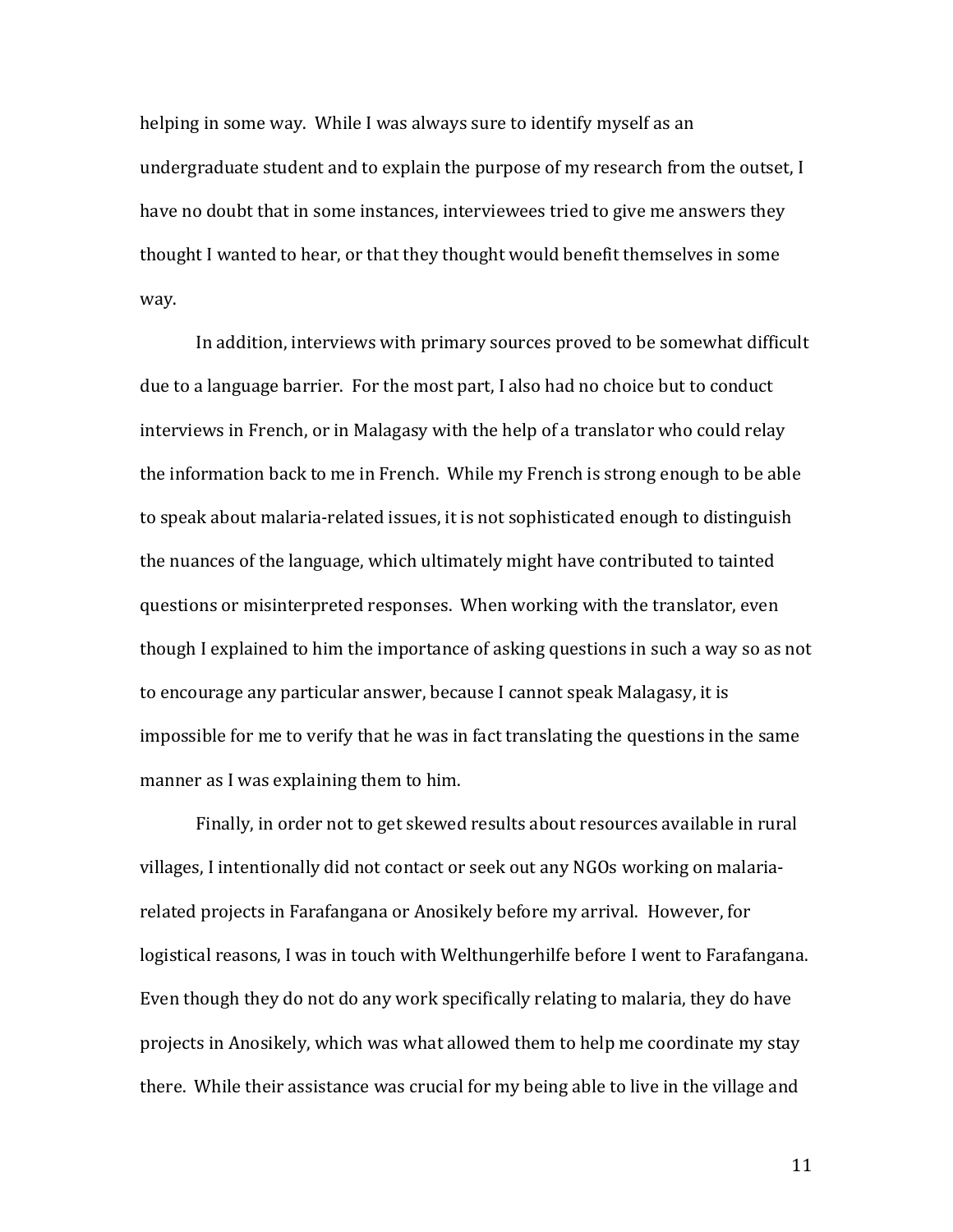conduct research there, their already established presence in Anosikely might have affected the results of my inquiries in subtle, unforeseeable ways.

# **BACKGROUND INFORMATION: STUDY AREA**

## **MADAGASCAR—A BRIEF HISTORY**

The history of Madagascar, the world's fourth‐largest island located around 250 miles off the coast of East Africa, is as complex and unique as its distinctive flora and fauna, most of which is found no where else in the world. Despite the island's proximity to the east coast of Africa, home to some of the earliest human settlements, human history in Madagascar is limited to relatively recent times. Different theories about the origins and arrival times of the first residents exist, though it is generally accepted that the island's contemporary inhabitants are descended from migrants who made their way to Madagascar from East Africa, Arabia, and South‐East Asia, starting around 2000 years ago. While relations between these different migrant groups have historically been marked by some tension, in general, many aspects of these various ethnic groups have successfully combined to create a unique Malagasy culture that blends African, Asian, and Arabic elements.

Europeans did not arrive in Madagascar until the sixteenth century, after an astray Portuguese merchant ship stumbled across the island. For the next several hundred years, Madagascar continued to be a place of interest for European merchants, slave traders, missionaries, and ultimately imperialists. While there was much to attract the Europeans, such as a somewhat hospitable political regime and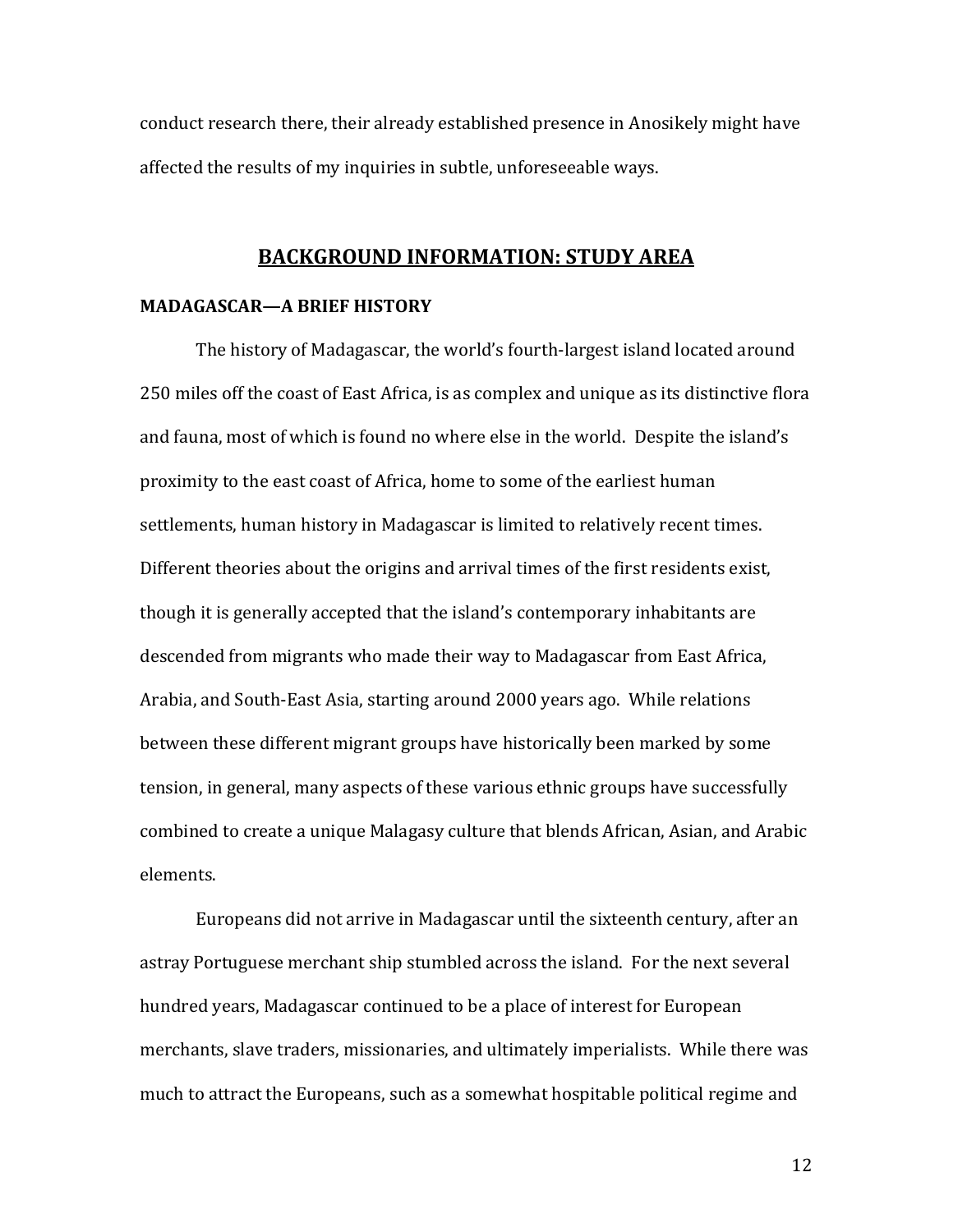valuable natural resources, there was also much to discourage them. For example, Madagascar's climate was, and remains today, one in which tropical diseases flourish: many settlers died of malaria and other tropical illnesses. However, the disease burden was not enough to dispel European interest, particularly from Great Britain and France.

Eventually this European interest evolved into European colonization. In 1896, after years of political contention and military clashes with Madagascar's government, France officially claimed Madagascar as a colony. Incidentally, around this same time, it was a French military physician, Charles Louis Alphonse Laveran, who originally identified the malaria parasite in the blood of soldiers while serving in Algeria. By 1884, Laveran had suggested that mosquitoes were the vector for malaria. Eventually, Laveran went on to receive a Nobel Prize for his contributions to the understanding of malaria and other tropical diseases. Despite these advancements, though, it was malaria and other tropical diseases, not Malagasy soldiers, that proved to be the biggest killer of the French invaders.<sup>[iii](#page-45-1)</sup>

# **CONTEMPORARY MADAGASCAR**

While there were arguably some positive aspects of French colonial rule, the overall effect was undoubtedly negative. Among other human rights outrages, French leaders often used forced labor, essentially enslaving Malagasy men in an effort to maximize the profits associated with the island's natural resources. It was not until after World War II when Madagascar, like many other colonized African countries, started to experience serious political unrest and agitation against French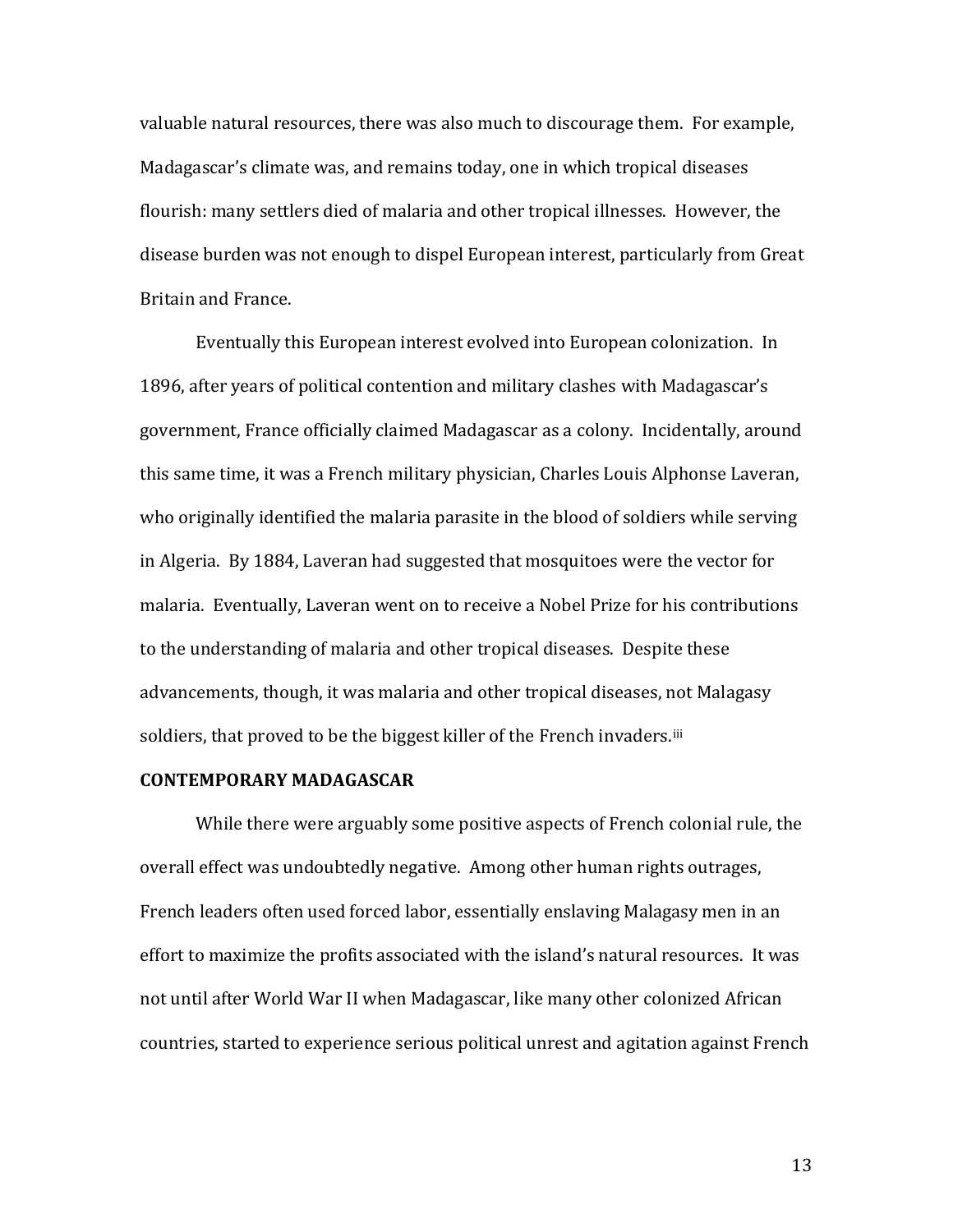rule. After years of battling for independence, which resulted in the deaths of over  $89,000$  Malagasy, <sup>[iv](#page-45-1)</sup> Madagascar became officially independent from France in 1960.

Although not marked by the same sort of violent conflict that has plagued many decolonized African nations, the years since Madagascar's independence have not seen significant economic growth or development. Indeed, with 85 percent of the population living on less than \$2 United States Dollars (USD) a day, and a per capita Gross National Product (GNP) of \$250 USD, Madagascar is now the fourth poorest country in the world. $v$  This level of severe poverty, which is particularly pronounced in rural areas, renders Madagascar vulnerable to large‐scale public health problems. In coping with malaria, Madagascar's poor are particularly at risk. As the World Health Organization (WHO) explains, "Malaria traps families and communities in a downward spiral of poverty, disproportionately affecting marginalized populations and poor people who cannot afford treatment or who have limited access to health care."[vi](#page-45-1)

# **ANOSIKELY—RELEVANT DEMOGRAPHIC INFORMATION**

 Anosikely, with a population of about 1886 people, is a small fishing village in the rural commune of Anosy Tsararafa, the District of Farafangana, Region of Atsimo Atsinanana, in southeast Madagascar.<sup>[vii](#page-45-1)</sup> The region and district's capital, Farafangana, is located about 25 kilometers south of Anosikely. As the largest town in the area, Farafangana offers the nearest hospitals, post offices, banks, and secondary schools.

 The population of Anosikely is marked by the same sort of poverty that plagues many other rural communities in Madagascar. Most of the village's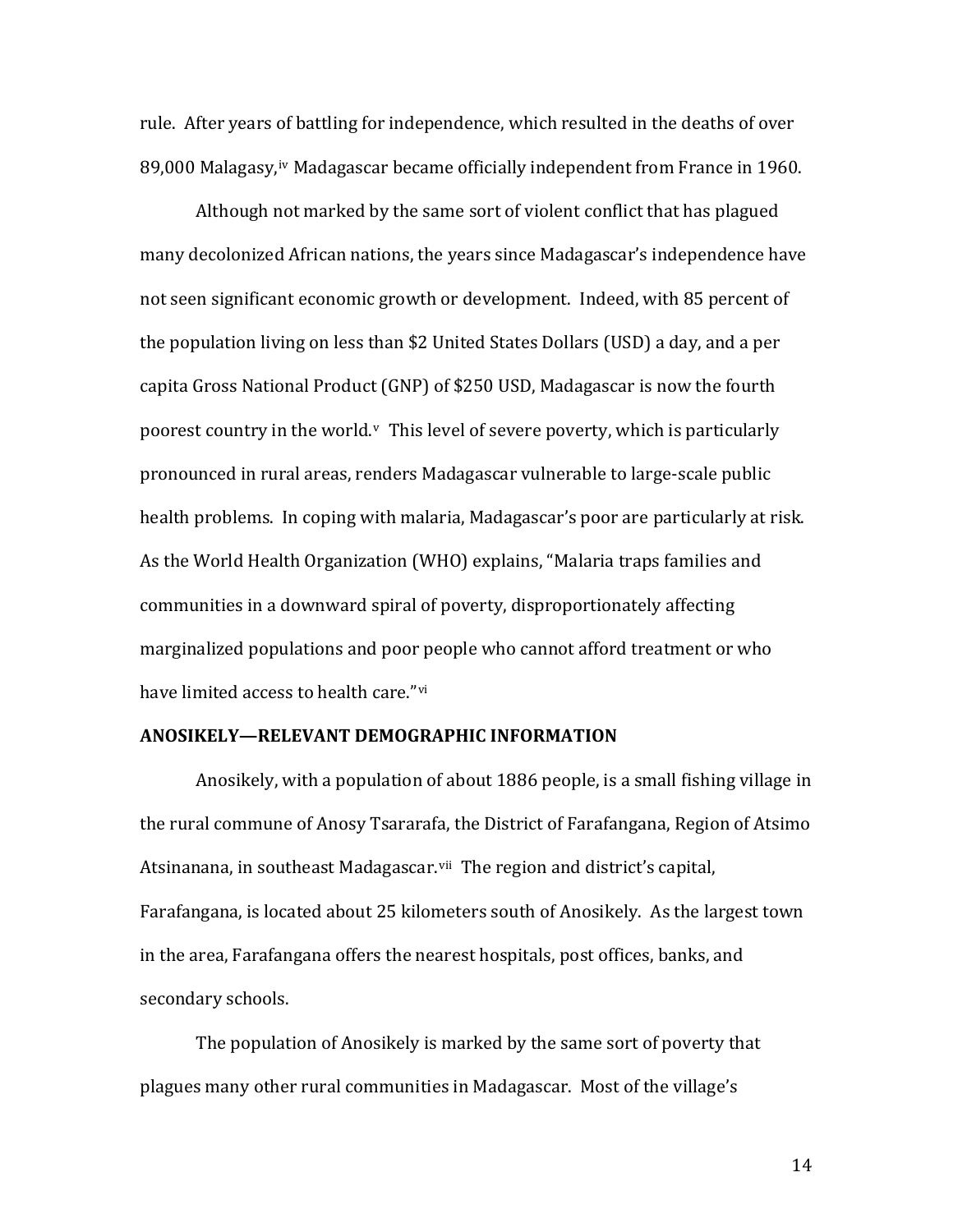population relies on fishing as both the primary source of food and income, though some families also grow rice or raise zebu. As a result of this subsistence lifestyle, 90 percent of the population lives on less than two dollars a day; 30 percent lives in extreme poverty, meaning that they live on less than one dollar a day. About 90 percent of the population is illiterate, and an alarming 26 percent of the population is chronically malnourished.<sup>[viii](#page-45-1)</sup> Furthermore, resources in the town are limited: there are two churches, one protestant and one catholic, three *épiceries*, and one elementary school that is too small to hold all the students.

Regardless of these distressing statistics, there are many positive things to be said about Anosikely. The people are warm and welcoming, and despite their limited means, they are incredibly generous: if a family does not have enough to eat, neighbors will often give away some of their food, even if they do not have enough for themselves. Furthermore, while most of the villagers have very limited formal education, they still have a good understanding of contemporary political issues, at least at the village level. For instance, most villagers appreciate the importance of using mosquito nets, and they realize they should have free access to them. However, they also understand how "the system" works—they know that despite what the government says, it will be a long time before distribution efforts reach their tiny village. Overall, while the village does face real problems associated with its poverty, there is hope for the future, and a general atmosphere not marked by despair or anger, but by contentment and camaraderie.

# **BACKGROUND INFORMATION: MALARIA**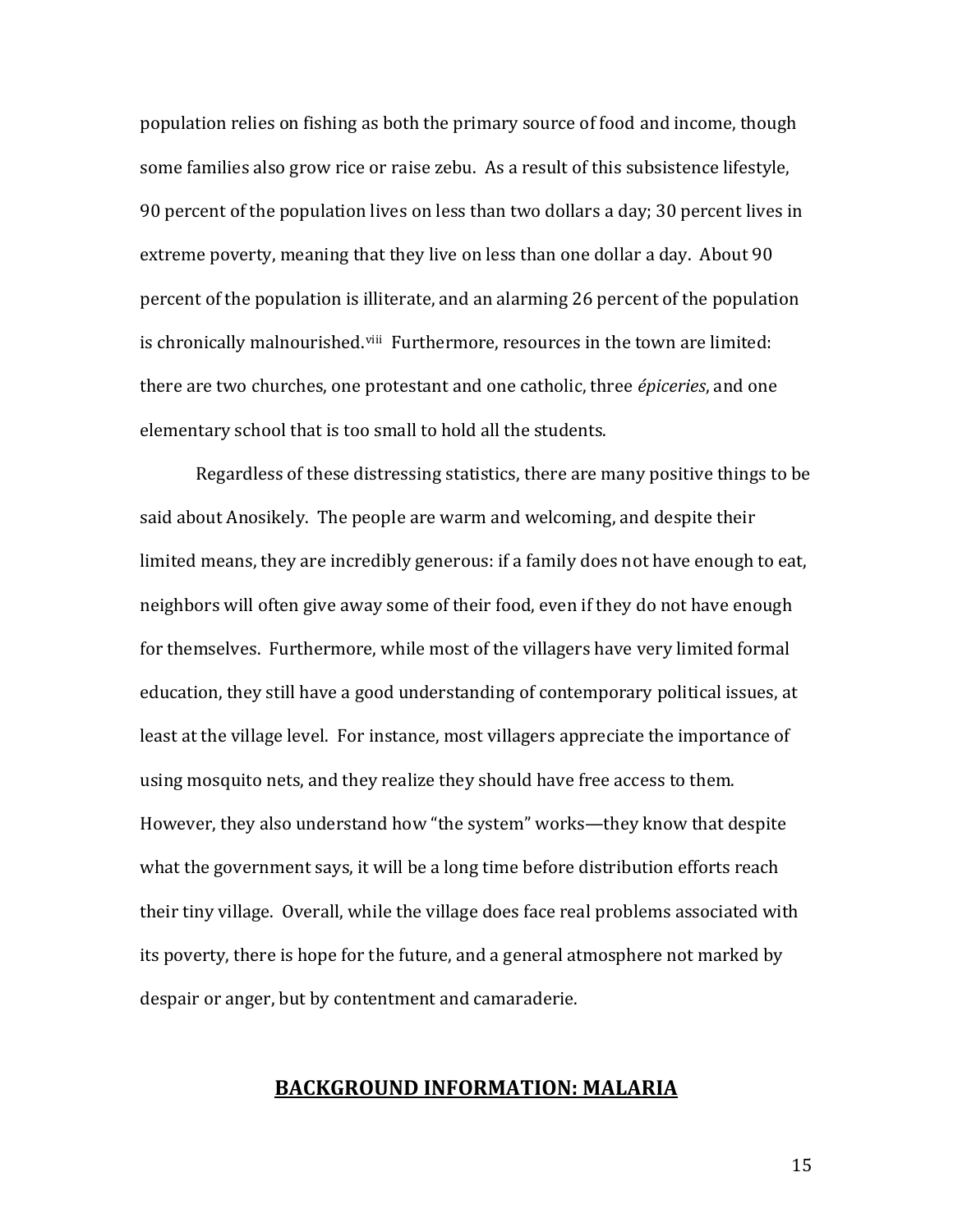## **HISTORY & IMPACT**

Throughout human history, malaria has played an important role in shaping civilization. It has controlled where people live, forcing them into higher altitudes where the disease does not survive; it has obliterated various armies invading sub-Saharan Africa, whose adolescent and middle‐aged soldiers had never before been exposed to the disease; and it helped Europeans conquer the Americas, as they brought the new disease with them from the Old World. Indeed, some scientists estimate that no other single disease has done more to push humans forward in evolution due to the high levels of mortality associated with the disease.

Unfortunately, despite effective treatments and reliable prevention methods, malaria's impact on the human population is not limited to the past: today, over 45 percent of the world is at risk for contracting malaria, [ix](#page-45-1) resulting in a higher incidence of the disease than any other infectious disease across the globe. $x$  The WHO estimates that more than 500 million people are infected every year, of which appro[xi](#page-45-1)mately one million die.<sup>xi</sup> 90 percent of those mortalities are in sub-Saharan Africa, where malaria remains the number one cause of infant mortality. Indeed, in Africa, one child under five dies from malaria every 30 seconds.<sup>[xii](#page-45-1)</sup> In addition to children, pregnant women are another demographic group for whom malaria poses serious dangers. Pregnant women who become infected with malaria are at risk for severe iron deficiencies and impaired fetal growth. As a result of malarial infection, approximately 10,000 pregnant women and 200,000 of their infants die every year.[xiii](#page-45-1)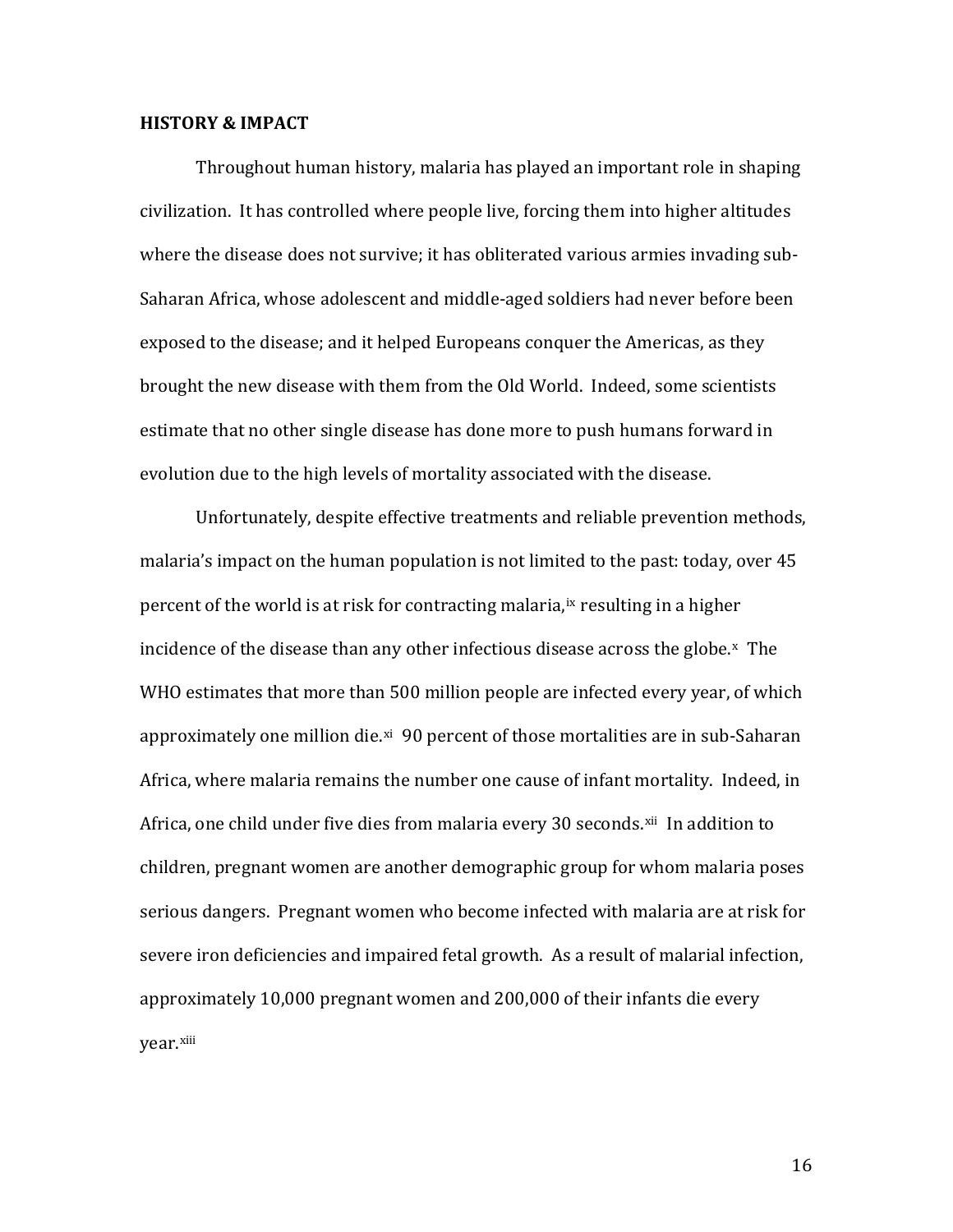As mentioned earlier, deaths rates associated with malaria are disproportionately high among poor populations, as families cannot access appropriate treatment or health care. However, not only are the poor more likely to die from malaria, but the disease also has a substantial negative economic impact on entire regions where it is endemic. In Africa, for instance, high infant mortality rates, which can be attributed in large part to the malaria burden, reduce the rate of growth by an estimated 1.3 percent.[xiv](#page-45-1) In total, the financial repercussions of malaria cost African countries an approximate \$12 billion USD every year.[xv](#page-45-1)

Furthermore, studies indicate that in the future, malaria may start to play an even larger role, and affect places and people that have never before been exposed to the disease. Some scientists estimate that "as our globe warms a degree or two, the percentage of humans exposed to malarial parasites will rise from 45 to 60 percent."[xvi](#page-45-1) Indeed, if the malaria burden continues to increase at its current pace, the number of deaths caused by malaria could double over the next 20 years.<sup>[xvi](#page-45-1)i</sup>

[Despite these grim statistics, however, there is hope for the future. For](#page-45-1)  [malaria to continue to thrive in any given area, it requires a dense human](#page-45-1)  [population, a large mosquito population, as well as significant rates of transmission](#page-45-1)  [of the malarial parasite from both the mosquitoes to humans, and from humans to](#page-45-1)  [mosquitoes. Malaria has been successfully eradicated from North America, Europe,](#page-45-1)  [and many places in the Middle East by interrupting these conditions. Only time will](#page-45-1)  [tell, though, if humans will be able to overcome and potentially even eradicate](#page-45-1)  [forever the disease that has been hindering growth and development for the past](#page-45-1)  [50,000 years.xviii](#page-45-1)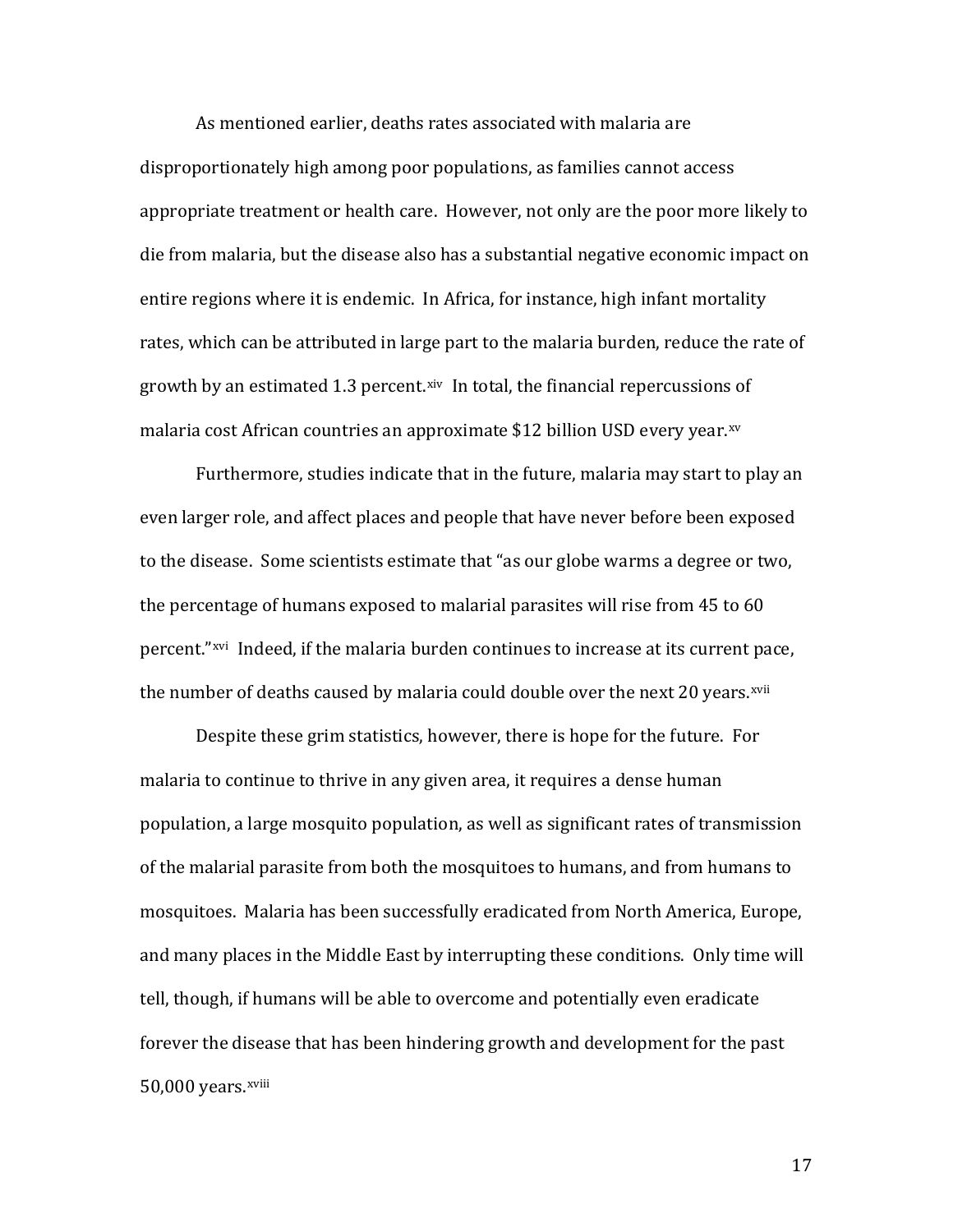## **THE DISEASE—PATHOLOGY**

Malaria is a potentially lethal disease caused by parasitic protozoa called *Plasmodium* (*P.*). There are four different kinds of malaria parasites, *P. falciparum*, *P. vivax*, *P. ovale*, and *P. malariae*, each of which causes a different kind of malaria. *P. falciparum*, the most common strain of malaria, causes approximately 80 percent of all malaria cases, and also is the cause for around 90 percent of all malaria‐related deaths.<sup>[xix](#page-45-1)</sup> The disease is found mostly in tropical and subtropical regions where its vector, the female Anopheles mosquito, thrives. An Anopheles mosquito first acquires the parasitic protozoa by biting a human who is already infected. After the mosquito has fully digested the parasite, a process that takes approximately 30 minutes, the mosquito will start to pass on the parasite to the humans it bites.

## **PREVENTION**

Currently, there is no vaccine available to protect against malaria. While prophylactic medicines do exist, they are not effective for long‐term prevention. However, prophylactic medicines are still a valuable option for people for whom short‐term prevention is sufficient, such as for pregnant women, or for tourists traveling to an endemic region. There are several drugs available for prophylactic use, most of which can be used to treat malaria as well. For visitors to an endemic region, popular medicines include Malaron, Cotrifazid, Lariam, and Plaquenil. For pregnant women, the prophylaxis most commonly used is Sulfadoxine‐ pyrimethamine (SP), which requires only two doses taken at the start of the fourth and fifth months of the pregnancy. These prophylactic medicines work essentially the same way malaria treatment does, by cutting off the lifecycle of the *Plasmodium*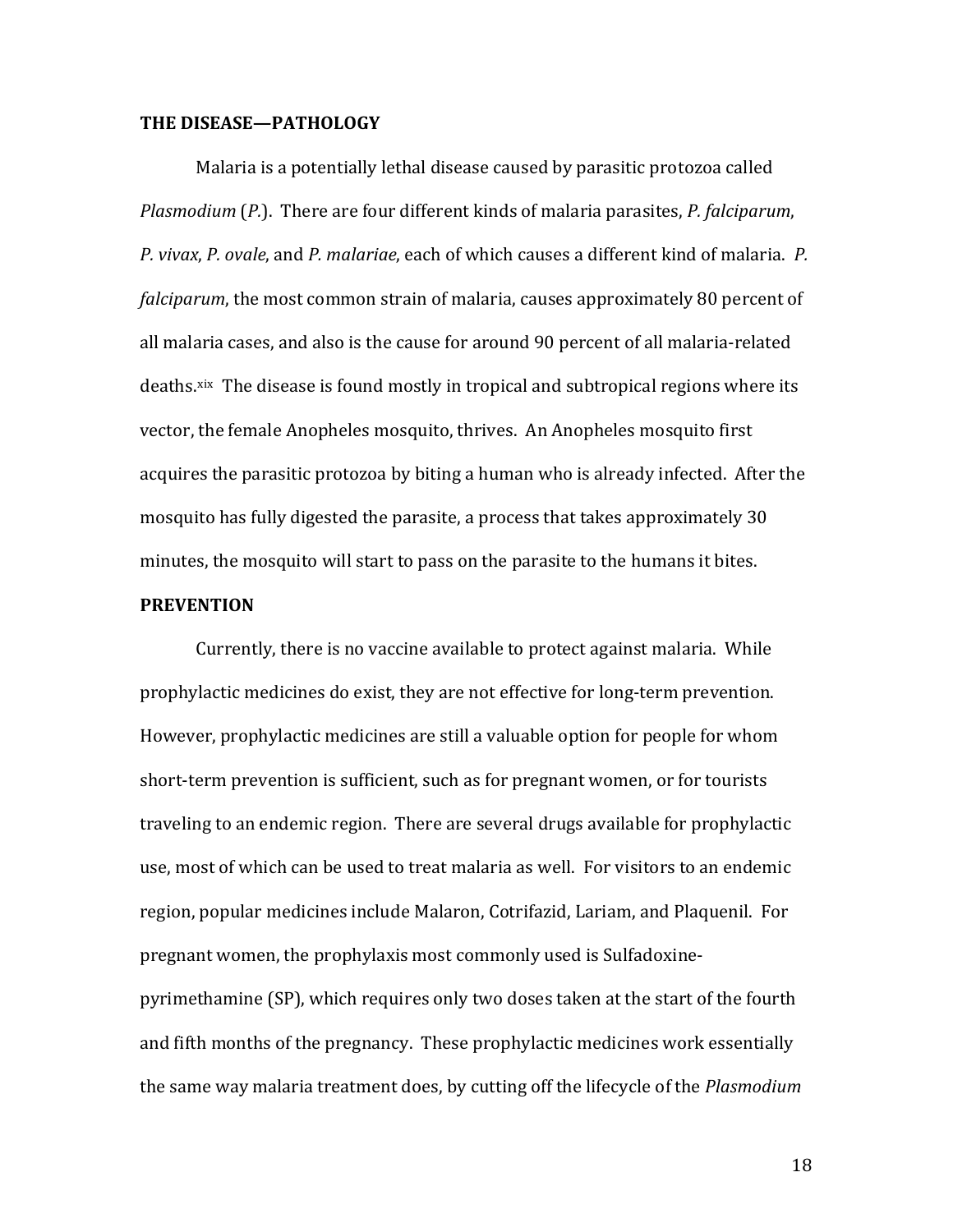parasite before it can develop fully in the bloodstream.

 For people who live in malaria endemic regions the only effective prevention method available is long‐lasting insecticidal mosquito nets (LLINs), which, when used correctly, can help reduce the transmission of the parasite by up to 70 percent.<sup>[xx](#page-45-1)</sup> Because Anopheles mosquitoes tend to feed at night, using these LLINs to cover a bed is an effective way of preventing bites. In the past, insecticide‐treated nets (ITNs), which are nearly two times as effective as their untreated counterparts,[xxi](#page-45-1) needed to be re‐treated every six months. Recent advancements, though, have allowed for the production of these LLINs that continue to work for up to five years.

Malaria prevention efforts also include limiting the growth of the Anopheles mosquito population, which can be accomplished by spraying insecticides, or by eliminating the breeding grounds for the mosquito by covering, poisoning or draining standing water. In the past, such methods have helped to control or even eradicate malaria in regions where it was once endemic. However, in recent years, some mosquitoes have developed a resistance to Dichlorodiphenyl trichloroethylene (DDT) and other pesticides, making this a less effective method by which to control the growth of the mosquito population.

## **SYMPTOMS**

Malaria can have a wide range of symptoms, including fever, chills, nausea, iron deficiencies, and joint pain. The most common sign of malaria is recurring onset of chills, followed by rigor and fever. Children who are suffering from malaria often start to show signs of irregular posture, which can be indicative of serious,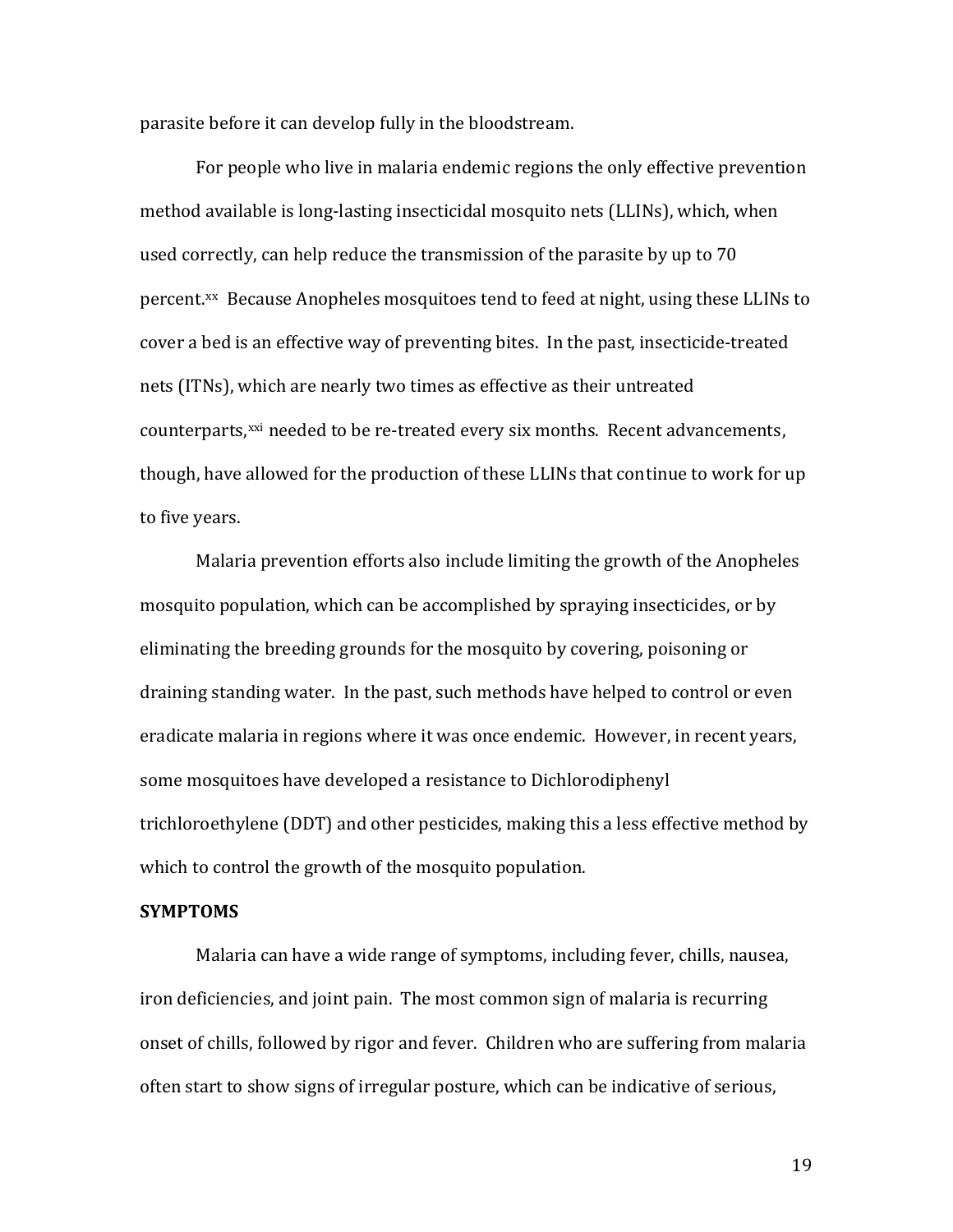long‐term brain damage. However, symptoms of malaria vary from case to case, and also vary depending on the strain of the disease.

The most dangerous and lethal kind of malaria is caused by the *P. falciparum* parasite. With this type of infection, symptoms often do not start to show up until a week or two after first contracting the parasite. Symptoms tend to be more severe, and if left untreated, can lead to coma and death. This kind of malaria can develop very quickly, leading to death within days or even hours. Chronic malaria, caused by both *P. vivax* and *P. ovale*, can cause symptoms to recur months or years after the first exposure, as the parasite remains in the liver even after treatment.

# **DIAGNOSIS**

Essentially, malaria is diagnosed by identifying *Plasmodium* in a patient's blood. However, in regions where laboratory equipment is impractical or simply too expensive, doctors often rely on symptomatic indicators to diagnose the disease. While in the past this sort of symptomatic diagnosis was the only way to diagnose malaria, new technologies are now available that yield much more accurate results.

In areas that have access to more sophisticated technology, the most reliable way to diagnosis malaria is through microscopic examination of blood films. Because each different kind of the *Plasmodium* parasite has its own unique characteristics, using this sort of test, doctors can not only accurately diagnose malaria, but can also more effectively treat the illness by identifying the specific strain the patient has contracted. However, in many areas, access to this sort of technology, or to someone who is trained in how to use it, is simply not a possibility. In these areas, rather than simply rely on less accurate symptomatic indicators, it is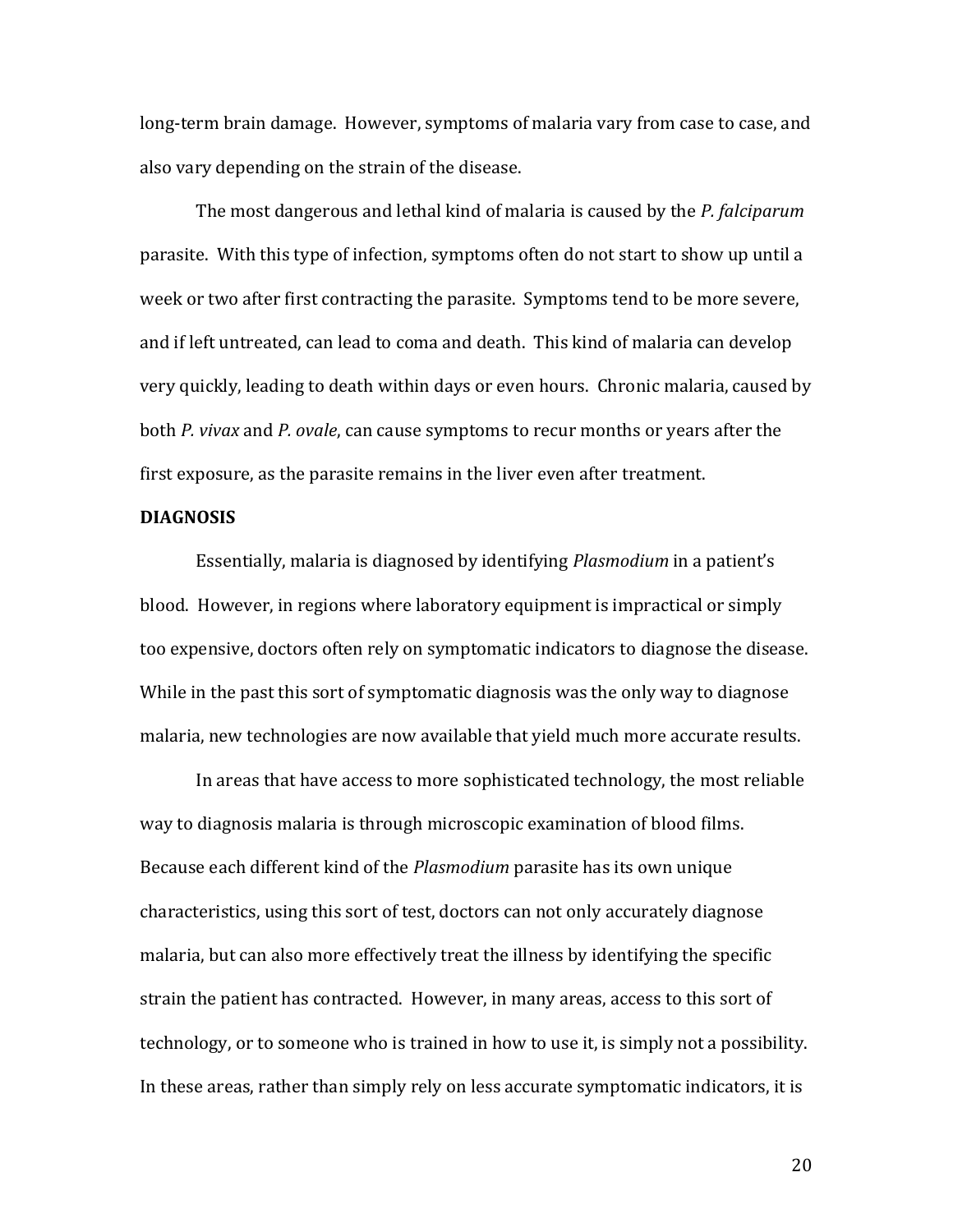now possible to use antigen detection tests, which require only a drop of blood on a sort of testing strip to identify the presence of the *Plasmodium* parasite, similar to the way a diabetic tests blood sugar levels.

These sorts of Malaria Rapid Diagnostic Tests (MRDTs), are often more practical in rural areas because, as Dr. Liery Ranaivo explains, there is no need for a laboratory, or for a specially trained physician.<sup>[xxii](#page-45-1)</sup> These tests require only one drop of blood drawn from a finger prick, and after approximately fifteen minutes, the "dipstick" indicates whether the patient indeed has malaria. Because the test takes so little time, patients can wait around for the results and receive the appropriate treatment. However, these tests are not as accurate as the tests conducted under microscopes, and they cannot distinguish between the different types of *Plasmodium*.

#### **TREATMENT**

The different strains of malaria each require different sorts of treatments. For instance, when infected with *P. falciparum*, patients must be hospitalized immediately, whereas cases of *P. vivax*, *P. ovale*, or *P. malariae* can usually be treated on an outpatient basis. In general, though, treatment consists of antimalarial drugs, as well as supportive measures, including drugs to repress fevers, in order to help alleviate some of the more uncomfortable or even life-threatening symptoms. With the appropriate treatment, nearly all malaria patients can make full recoveries.

There are several different drugs that are available to treat malaria. Until recently, Chloroquine (CQ) was an effective and relatively cheap way to treat malaria. Over the past several decades, however, *P. falciparum* has developed a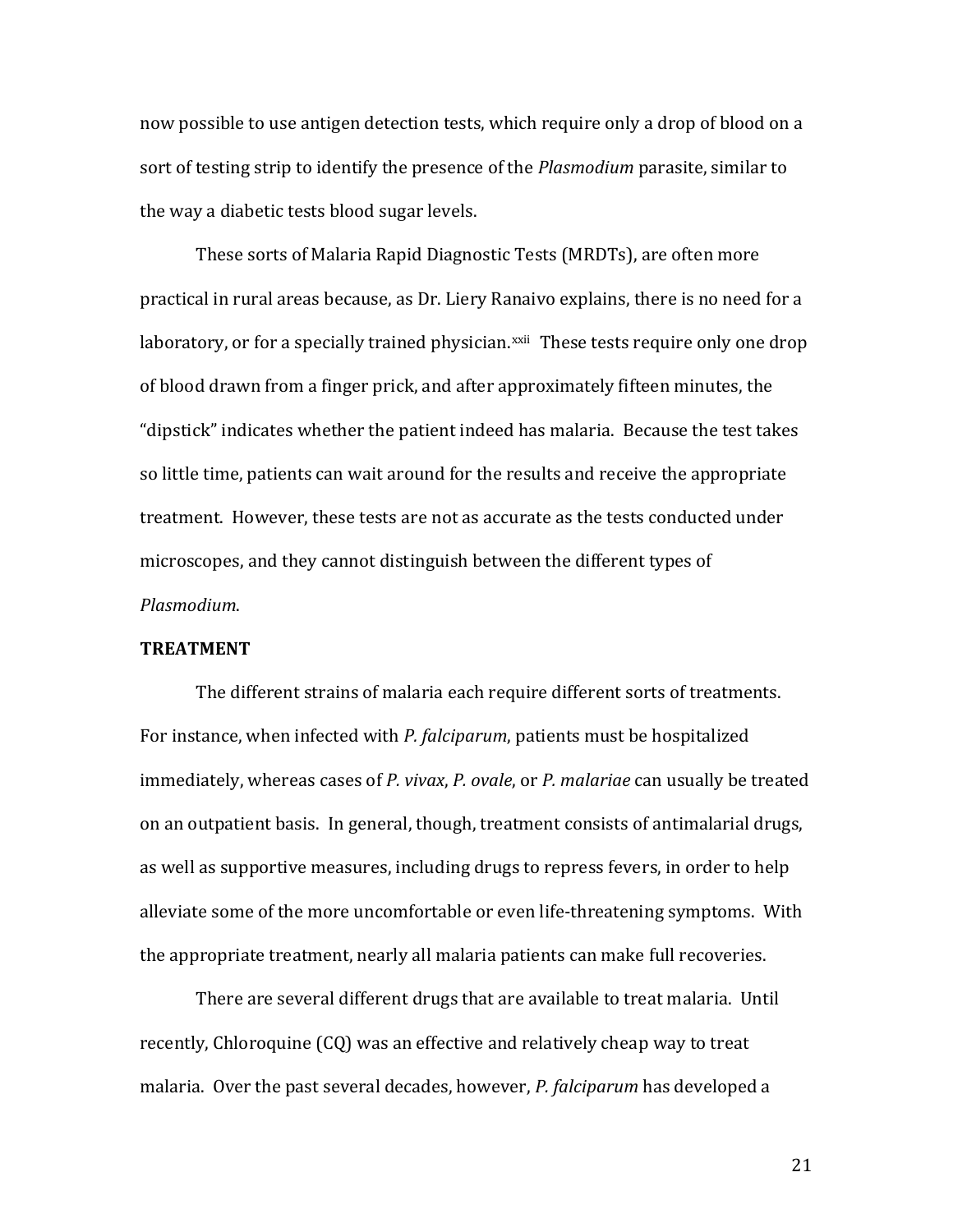resistance to the drug. This resistance, which has spread from Asia to Africa, means that this cheap drug is no longer a viable option in most parts of the world. Apart from CQ, there are several other drugs that still effectively treat malaria, including artemether‐lumefantrine (known commercially as Coartem and Riamet), artesunate‐amodiaquine, artesunate‐mefloquine, artesunate‐ sulfadoxine/pyrimethamine, atovaquone‐proguanil (known as Malarone), Quinine, cotrifazid, doxycycline, mefloquine (known as Lariam), sulfadoxine‐pyrimethamine, and hydroxychloroquine (known as Plaquenil).

 In 2001, the World Health Organization officially started to recommend using artemisinin‐based combination therapy (ACT) as the first option when treating simple cases of malaria, especially in regions where CQ resistance is common. These treatments blend several antimalarial drugs, including one derivative of artemisinin—drugs derived from the plant *Artemisia annua*. Currently, artesunate and artemether are two of the most widely used artemisinin derivatives found in ACTs. These drugs are then used in conjunction with "partner drugs," such as mefloquine, lumefantrine, or amodiaquine. When used properly, ACTs are effective over 90 percent of the time.[xxiii](#page-45-1) Unfortunately, costs still remain a major obstacle to their being used in many developing nations. Thus, even though many countries, including Madagascar, have changed their official malaria treatment policies in order to conform with WHO recommendations, because these new medications are as much as 20 times more expensive than older drugs, ACTs are still out of reach for many countries in which malaria is endemic.<sup>[xxiv](#page-45-1)</sup>

# **MALARIA IN MADAGASCAR**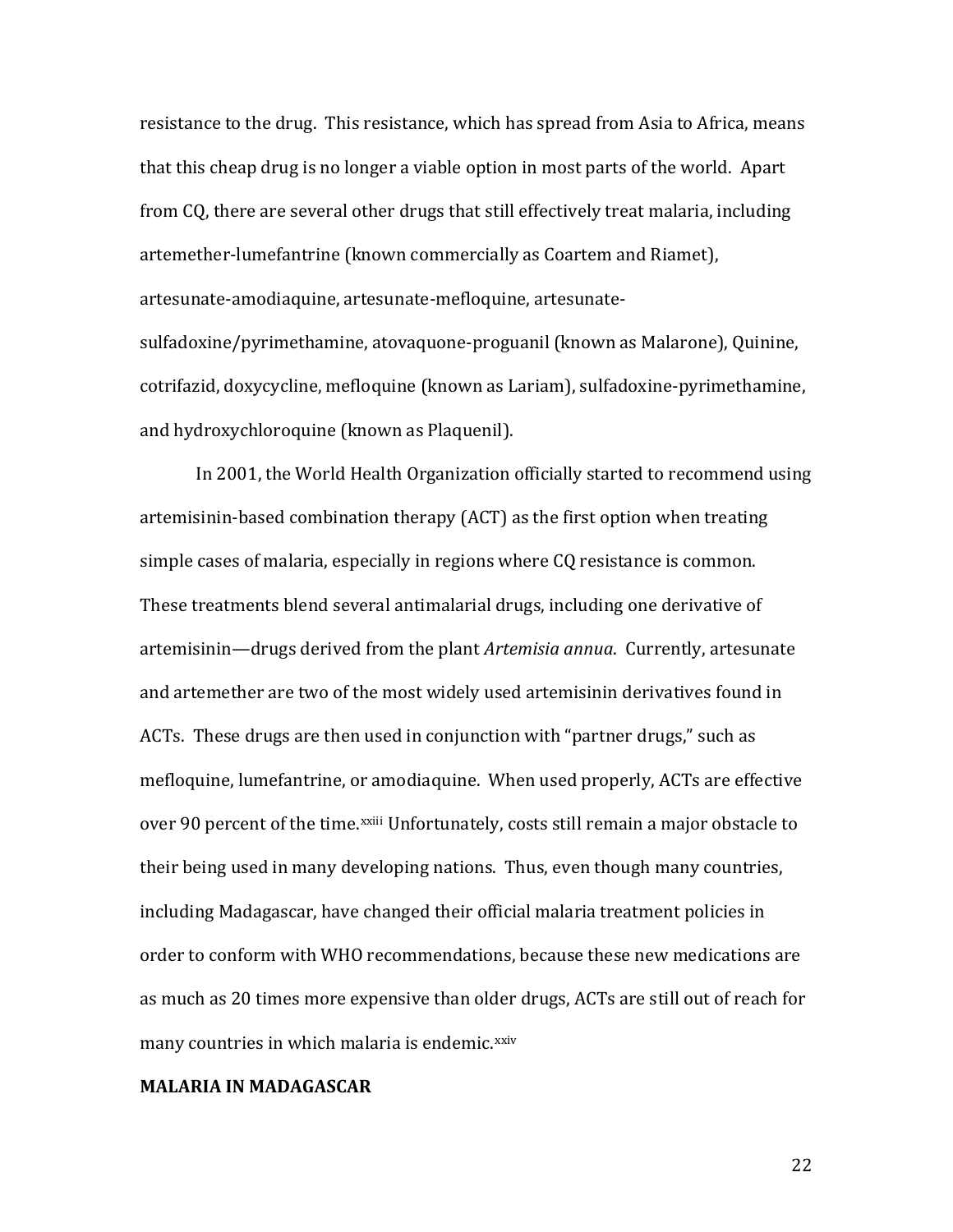Malaria is a major public health problem in Madagascar—in 2005 there were 1,234,520 presumed cases of the disease.[xxv](#page-45-1) As in most African countries, it is the single biggest killer of children under five years old.<sup>[xxvi](#page-45-1)</sup> Indeed, it is responsible for more consultations at *Centre de Santé de Base* (CSB)—the basic health clinics funded by the government—throughout the country than any other infectious disease.[xxvii](#page-45-1) Despite government efforts, as well as the efforts of various NGOs, malaria continues to cause thousands of deaths every year in Madagascar.[xxviii](#page-45-1) Madagascar's malaria mortality also remains quite high—approximately 17.5 percent.[xxix](#page-45-1) Furthermore, Madagascar always stands the risk of experiencing a malaria epidemic, such as the one that took place from 1986 to 1988 during which approximately 40,000 people living in Madagascar's Central Highlands were killed—a staggering one percent of the region's population.<sup>[xxx](#page-45-1)</sup>

Recently, Chloroquine resistance has finally started to appear in Madagascar. The Malagasy government officially announced this resistance in October 2008, though significant levels of resistance—in approximately 15 percent of cases started occurring as early as 2005.<sup>[xxxi](#page-45-1)</sup> This new development in Madagascar's malaria situation is not surprising—CQ resistance started occurring in Asia a few decades ago, and has been widespread throughout the rest of Africa for many years. Nevertheless, this relatively new CQ resistance in Madagascar is unfortunate. Now Madagascar must rely on other more expensive drugs in order to treat malaria effectively.

# **THE SOLUTION**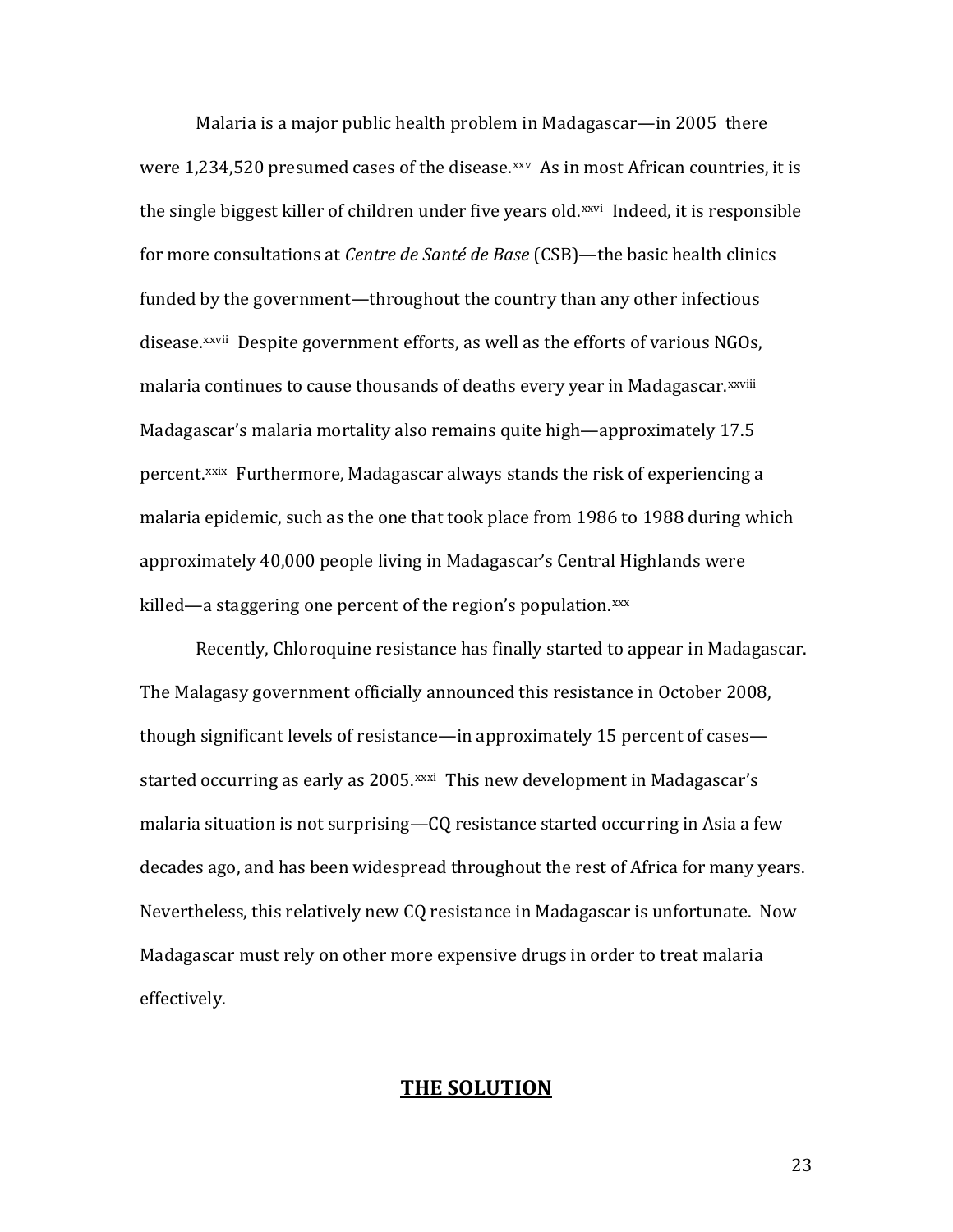# **FEASIBILITY**

Madagascar currently finds itself at the start of an intensive 10‐year plan to eradicate malaria from the island, a feat the government believes achievable due to unprecedented levels of political engagement, as well as access to new technologies to prevent and treat the disease. It is possible to eradicate malaria, as mentioned earlier, by removing the conditions necessary for the parasite to continue to survive: dense human population, a large mosquito population, and significant rates of transmission of the malarial parasite both from humans to mosquitoes, and from mosquitoes to humans. Because of its relative geographic insularity, Madagascar has a unique opportunity to control these factors and eliminate the disease.

From 2002 to 2006, Madagascar implemented a trial malaria‐eradication program on the small island of Ile Sainte Marie, located 40 kilometers off the east coast of Madagascar. By supplying appropriate diagnostic tools, prevention methods, and treatment options, and by ensuring coverage for more than 90 percent of the population, the government was able to reduce significantly the incidence of malaria.[xxxii](#page-45-1) Now as these same techniques are being applied across the island, the government hopes it will enjoy the same level of success as it did on Ile Sainte Marie.

# **NATIONAL LEVEL—THE M.A.P**

In 2007 the Ravalomanana administration released its "Madagascar Action Plan," more commonly referred to as the MAP. The 113‐page booklet is full of facts and figures about current problems in Madagascar, listed alongside milestones the government plans to achieve by 2012. An entire section of the MAP is set aside for defining goals pertaining to health, and within that section, a considerable portion is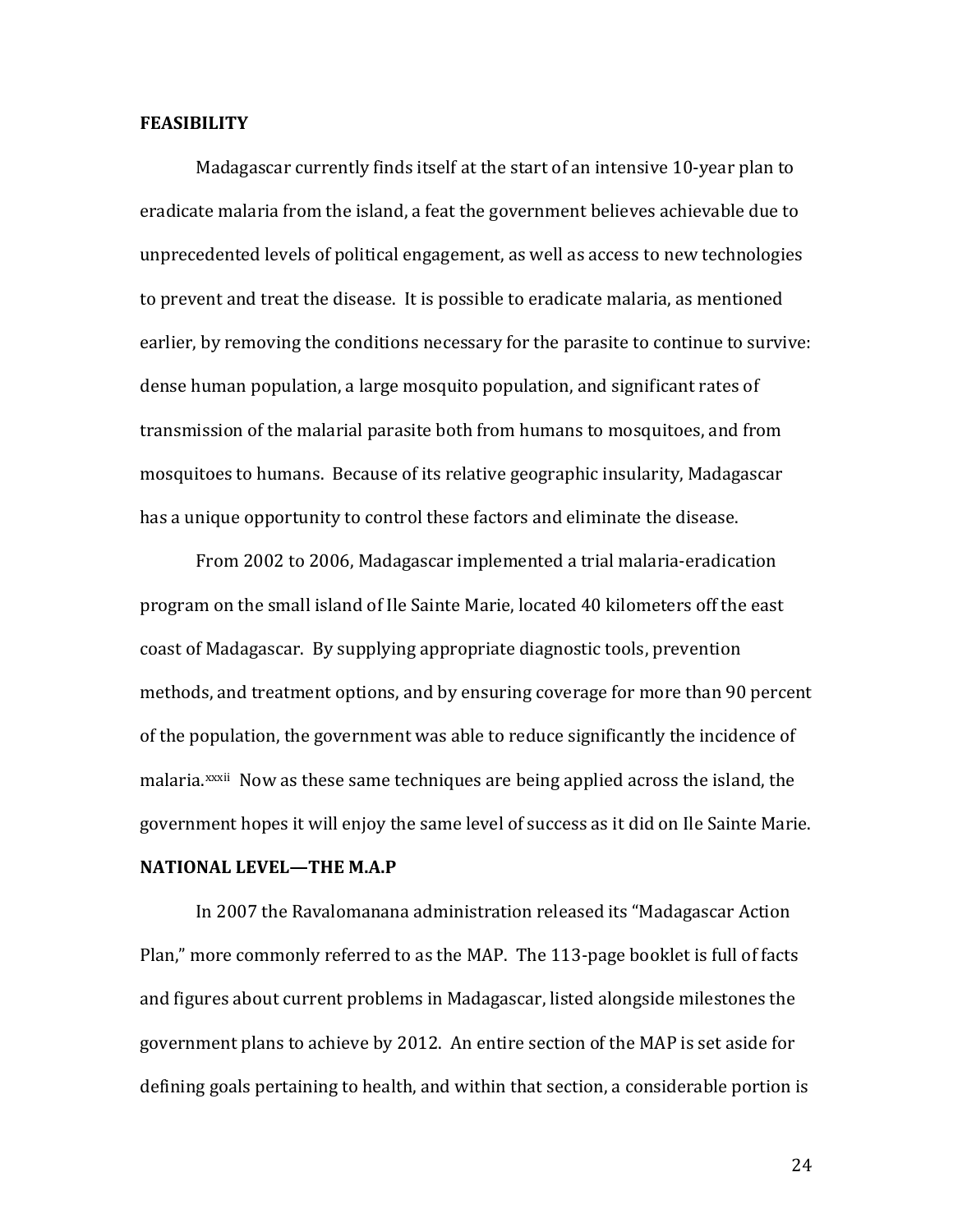dedicated to listing goals pertaining to malaria. The first health challenge laid out by the MAP is to "provide quality health services to all." This means ensuring that "adequate and quality health services will be increased to ensure easy access, affordability and reliability," that "[Madagascar] will have an educated population which understands and uses quality health services and treatment options," and "there will be a partnership with Community Agents and the private sector at local levels." [xxxiii](#page-45-1)

After these more general health‐related goals, the MAP focuses on more specific goals, including those related to malaria. It states that the government hopes to reduce the number of presumed cases of malaria from 1,234,520 to 320,000 by 2012. Furthermore, while in 2005, the mortality rate of malaria was nearly 18 percent, by 2012, they hope to reduce the mortality rate to nine percent. To accomplish this goal of "effectively controlling malaria," the government specifically the Minister of Health—plans to "implement all available services for effective control of malaria including indoor and outdoor spraying, distribution of bed nets and adequate treatment," as well as "link and coordinate national campaigns in order to maximize coverage and effectiveness." xxxiv

Because the MAP's goals do not extend past 2012, no further details about plans to eradicate malaria by 2018 are presented. Overall, the MAP is fairly vague, does not give specific information about what the government actually plans to do to accomplish its goals. For more specific details, it is necessary to examine the eradication plan at the regional level. Much emphasis has been placed on the importance of decentralizing the efforts to eradicate malaria, so as to give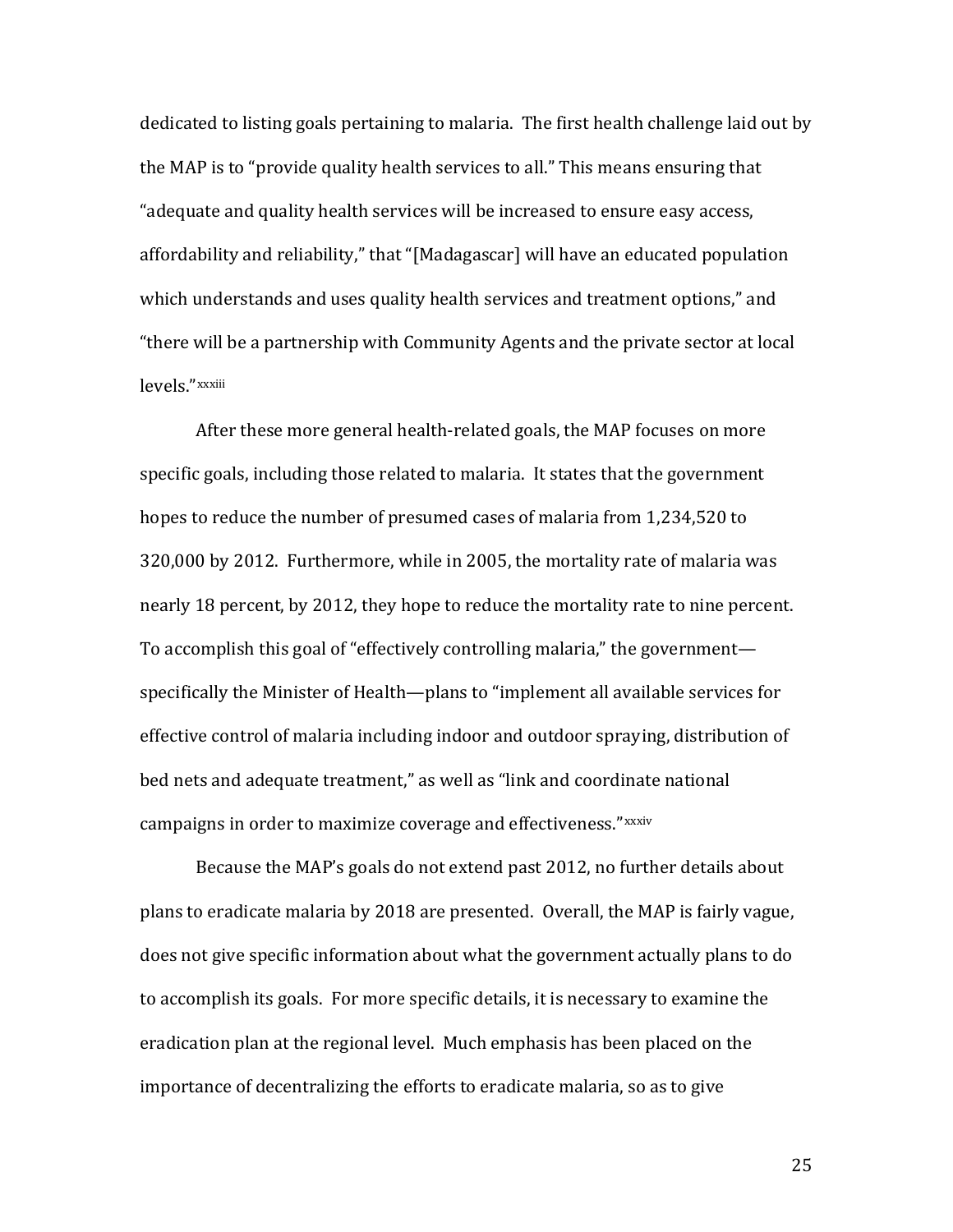community doctors and health officials the leeway they need to apply effectively their understanding of unique local conditions.

## **REGIONAL LEVEL—THE PLAN**

The *Direction Régionale de la Santé du Planning Familiale et de la Protection Sociale* (DRS) in Atsimo Atsinanana, a region where malaria is considered endemic, has adopted a three‐tiered approach to eradicating malaria. While similar to the approaches in other regions throughout the country, this approach is tailored slightly to meet the specific needs of this region. Firstly, they are trying to manage the dispersal of malaria in what they call the *Prise en Charge* (*PEC*), or "taking charge" of the disease. This entails getting biological confirmation of all suspected cases of malaria either through microscopic tests or MRDTs. It is important that everyone who contracts a fever gets tested for malaria and given appropriate treatment within the first 24 hours of symptoms. This will help to reduce rates of transmission from humans to mosquitoes, interrupting one of the essential conditions necessary for the continued existence of malaria in any given region. *PEC* efforts also include the monitoring of success rates of various medicines to ensure that resistance is not developing. If a drug has a 15 percent rate of resistance, the state no long recommends using it, and no longer subsidizes the cost of that particular drug.

 The second part of the approach is focused on preventing new cases of malaria. Prevention efforts are mostly directed at pregnant women and children under the age of five—the two groups most vulnerable to malaria. Pregnant women and children under five are all qualified to receive free, LLINs from their local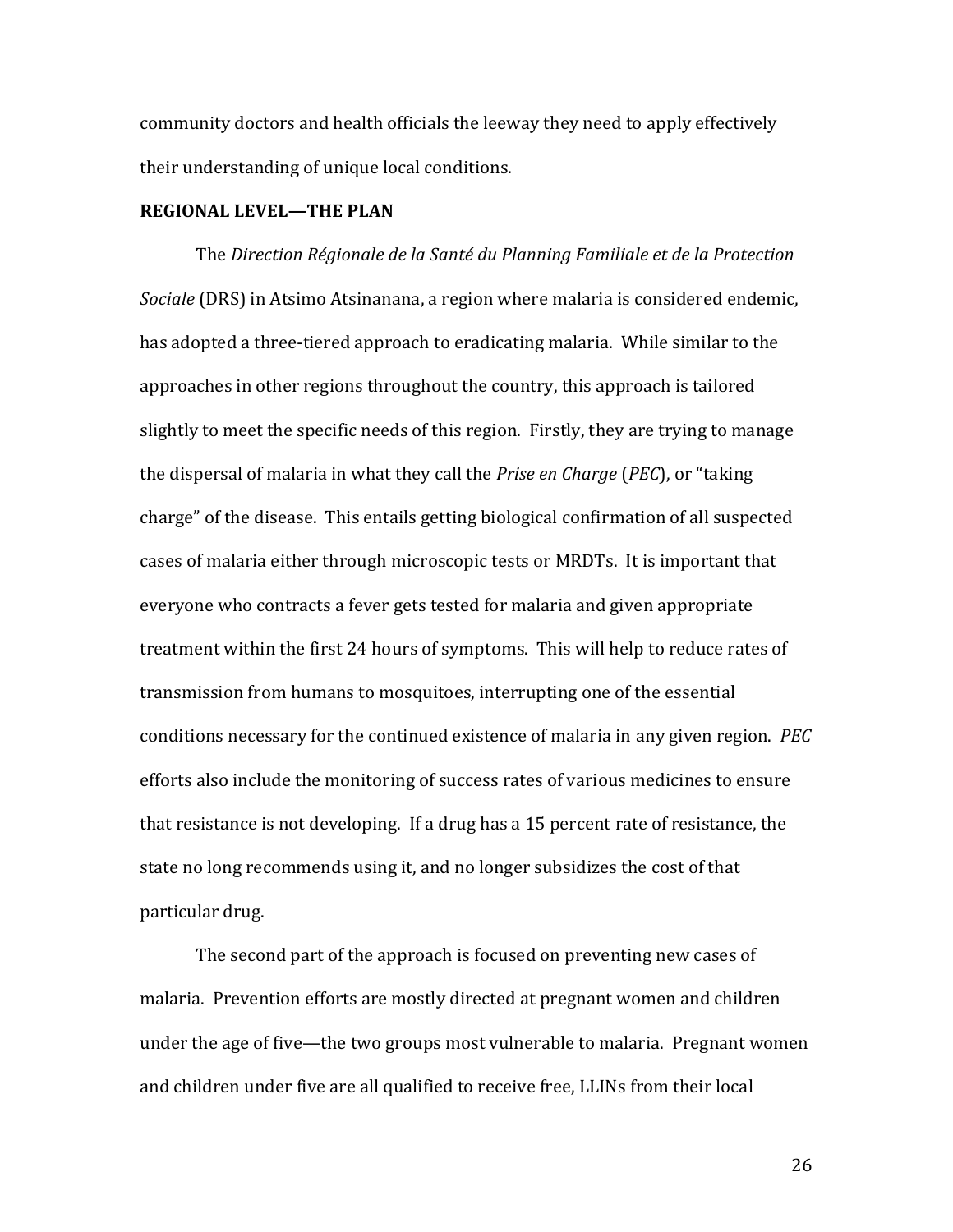hospitals or CSB. Recently, the state has also started subsidizing the costs of Sulfadoxine‐pyramethamine, a prophylactic medicine for pregnant women given away for free at the CSB or hospitals when they come in for their pre‐natal visits.

 Thirdly, the regional office is working to increase general awareness about malaria through social mobilization campaigns, particularly geared towards rural populations. As Dr. Razafimaharo explains, in order for the other two aspects of their approach to work, it is crucial that everyone in the region has at least a basic understanding of malaria: how it is transmitted, how to prevent it, how to recognize its symptoms, where to get treatment, *etc*. The regional office tries to disseminate this kind of information in several different ways, so as to access various sectors of society. In more recent years, the radio has also become a particularly effective way of transmitting these messages to a mass audience, as more and more people now own radios, even in rural villages.[xxxv](#page-45-1)

# **THE TIMETABLE**

In order to gauge its progress, the Malagasy government has developed a timetable that lays out the four different stages towards the eradication of malaria. The first stage, the Preparatory Phase takes place from 2007 until 2008. This phase consists of examining the distribution of the disease and evaluating the administrative capacity and operations of the eradication programs. This Preparatory Phase also allows time for the public and private sectors to be reoriented and reorganized in such a way so as to work together more efficiently to accomplish their common goal of eradicating malaria. Following this first step comes the Attack Phase, which lasts from 2008 until 2012. During this stage, efforts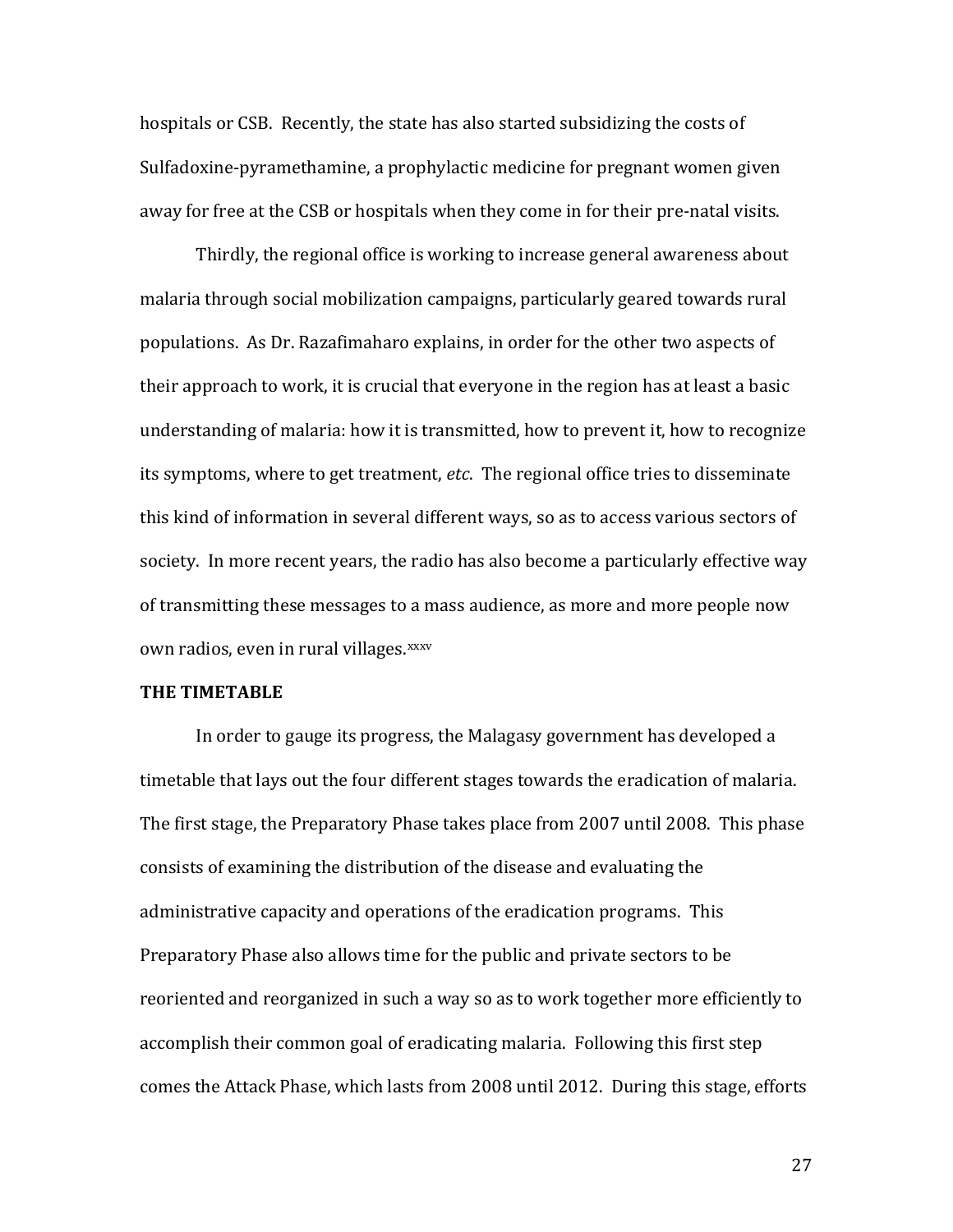are focused on the interruption of the transmission of malaria by putting into place effective interventions with 100 percent coverage. Essentially, this is the stage during which the DRS' three‐tiered approach is applied.

Once evaluation shows that malaria transmission has been interrupted, the Consolidation Phase begins. During this phase, which lasts from 2012‐2017, the government focuses on reinforcing surveillance to detect and eliminate all cases of malaria and prevent the reintroduction of sources of infection. Finally, in 2018 once elimination has been fully achieved, the Maintenance Phase begins. During this stage, efforts are focused exclusively on malaria surveillance to ensure that the disease is not introduced to the country. [xxxvi](#page-45-1)

## **THE RESOURCES**

#### *LongLasting Insecticidal Nets:*

Madagascar's government and other various NGOs have worked to supply CSB's all across the country with the new technologies now available to prevent and treat malaria more effectively. As of 2006, in cooperation with various international NGOs, the government of Madagascar pledged to provide free LLINs to pregnant women and children under the age of five. Pregnant women can obtain these nets during their pre‐natal exams at any CSB or hospital.

As mentioned earlier, these nets can be extremely effective at preventing malaria transmission. Furthermore, recent studies also indicate that it is best to give these LLINs away for free. In the past, many believed that recipients of free nets would not appreciate their purpose. In 2007, however, in response to excellent results in a trial–program conducted in several sub‐Saharan African countries, the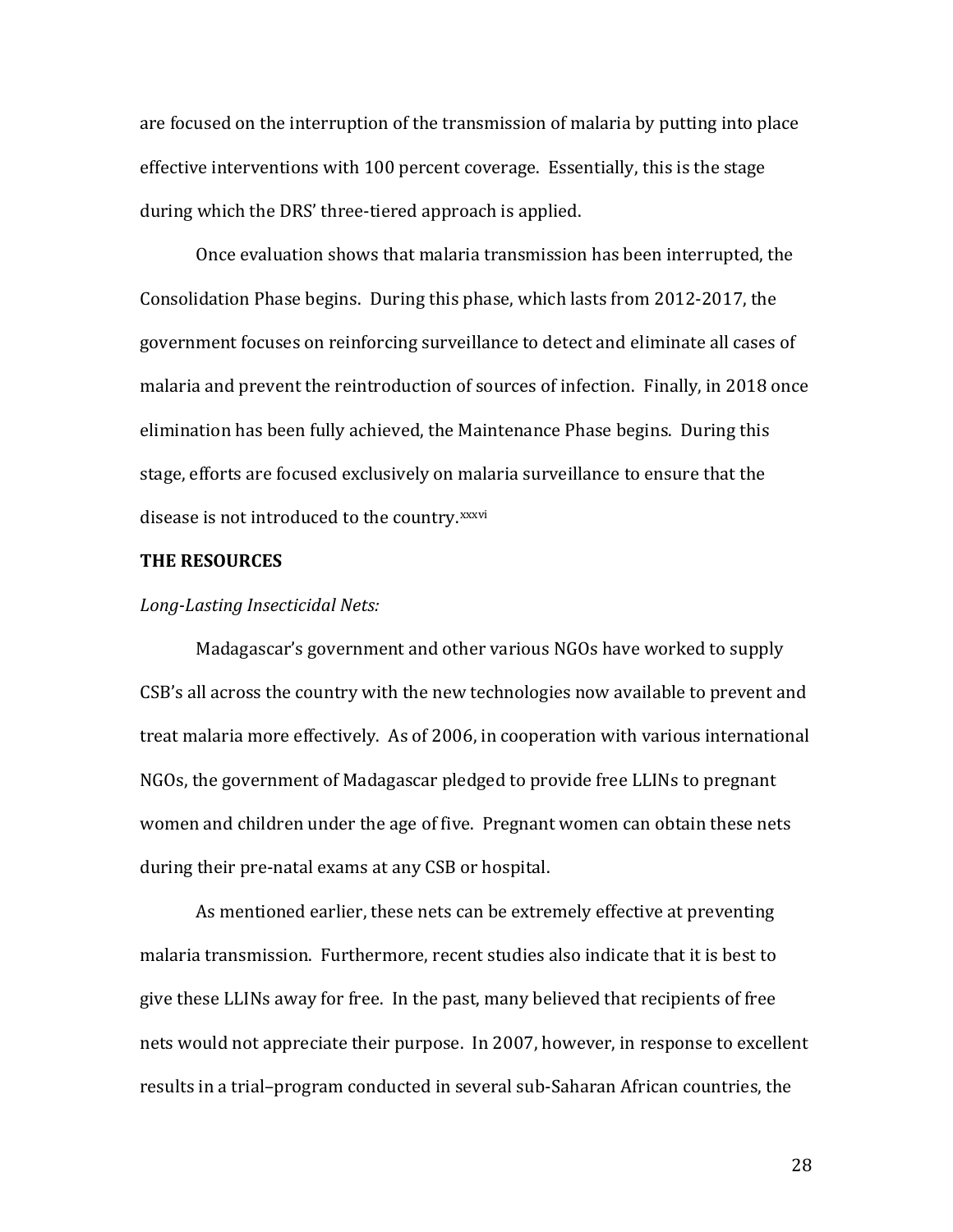WHO officially renounced this "responsible ownership" theory and started to encourage nets to be given away for free. In Kenya, when nets were given away for free, the WHO noticed a 44 percent decrease in infant mortality in families who had received the free LLINs. In Zanzibar, malaria‐related deaths decreased by an astonishing 95 percent after nets were given away for free.<sup>[xxxvii](#page-45-1)</sup> Indeed, distributing free LLINs has proven to be both an incredibly effective and cost-efficient way to reduce the incidence of malaria.

# *Malaria Rapid Diagnostic Test:*

Malaria Rapid Diagnostic Tests allow rural communities to have access to reliable malaria diagnosis. Now, Madagascar's government has worked to ensure that these MRDT are available in all CSB and hospitals throughout the country. This is an important step towards getting control over the disease. As Dr. Liery explains, for every approximately ten people she tests for malaria, perhaps only one or two actually test positive. In the past, those other eight people would probably have also been treated for malaria. This kind of unnecessary treatment not only means that the real source of the fever is being ignored, but also that by unnecessarily exposing patients to new medications, their potential future malarial infections are more likely to develop resistance to these new drugs.<sup>[xxxviii](#page-45-1)</sup>

## *Artemisininbased Combination Therapy:*

In response to the WHO's recommendation to use artemisinin‐based combination therapy when treating all simple cases of malaria, as well as in response to the growing problems associated with CQ resistance in Madagascar, the government now provides all hospitals and CSB with ACTs to be distributed for free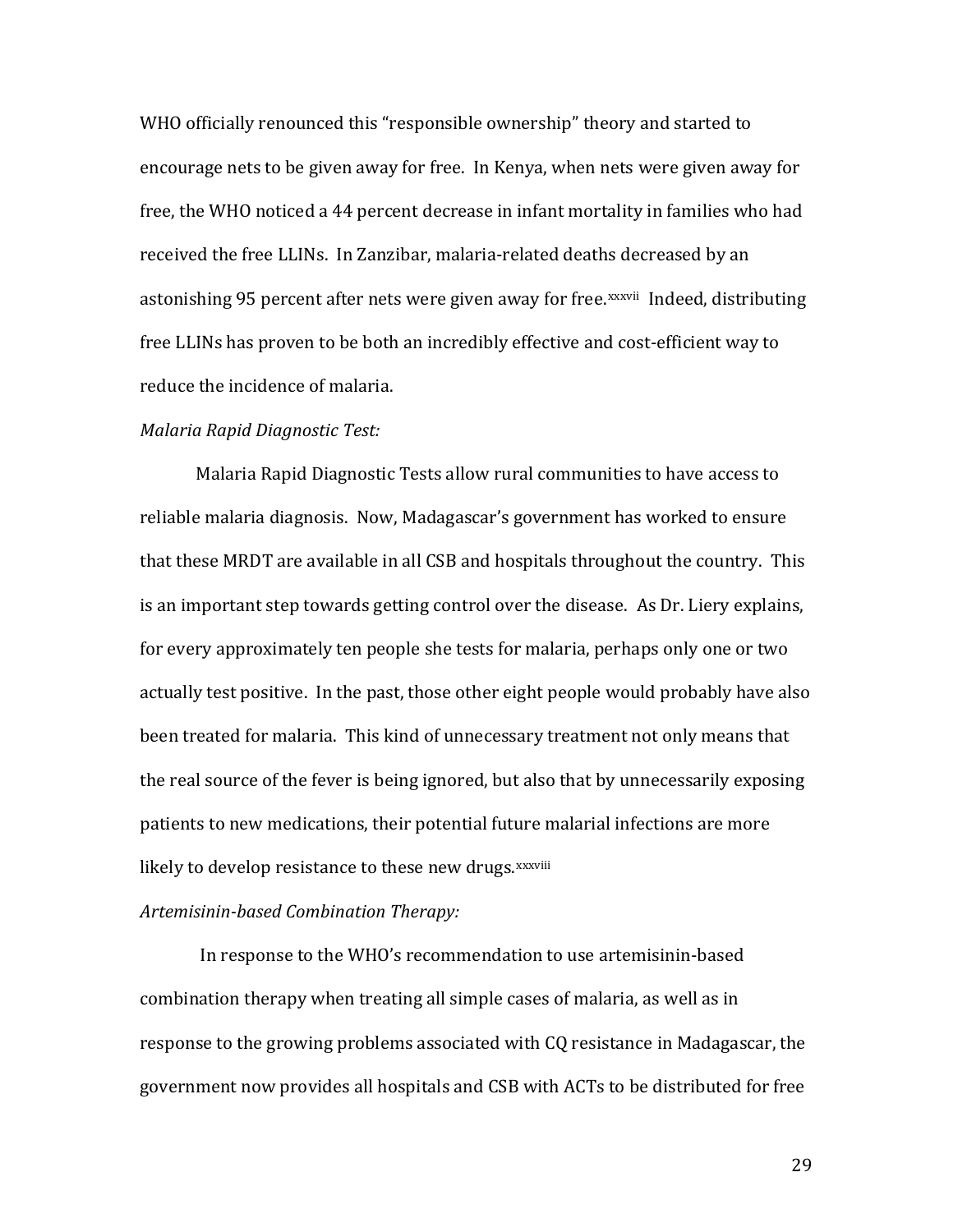whenever a patient tests positive for malaria. ACTs are easy to administer: the treatment for children consists of one dose a day for three days. This easy‐to‐follow treatment plan favors better adherence by patients, which in the long run can lead to reduced rates of resistance. Studies also show that "ACTs produce the fastest clinical recovery because the artemisinin derivatives kill parasites more rapidly than any other antimalarial known."[xxxix](#page-45-1) Furthermore, by essentially treating patients with several different drugs at the same time, the risk of artificially selecting for mutants in the parasite population is significantly reduced, meaning it is a lot less likely that resistance will develop.

## **INTER AIDE**

In addition to the role of the government in working to eradicate malaria, NGOs also play a large role. In Farafangana, Inter Aide, a French organization, is the only NGO that focuses on malaria.

## *Description of Organization:*

Inter Aide has been working in southeast Madagascar for the past 12 years, when they started a program in Manakara to help ensure all of its residents had access to clean drinking water. Around eight years ago, in response to alarmingly high infant mortality rates—around  $200/1000$  in the region, $x<sup>1</sup>$  as opposed to around 5/1000 in most European countries<sup>[xli](#page-45-1)</sup>—Inter Aide developed a program that tried to address two of the main causes of infant mortality in the region: malaria and diarrhea. Essentially, in the Manakara region, Inter Aide uses a sort of Community Health Worker approach to teach villagers how to avoid and how to deal with these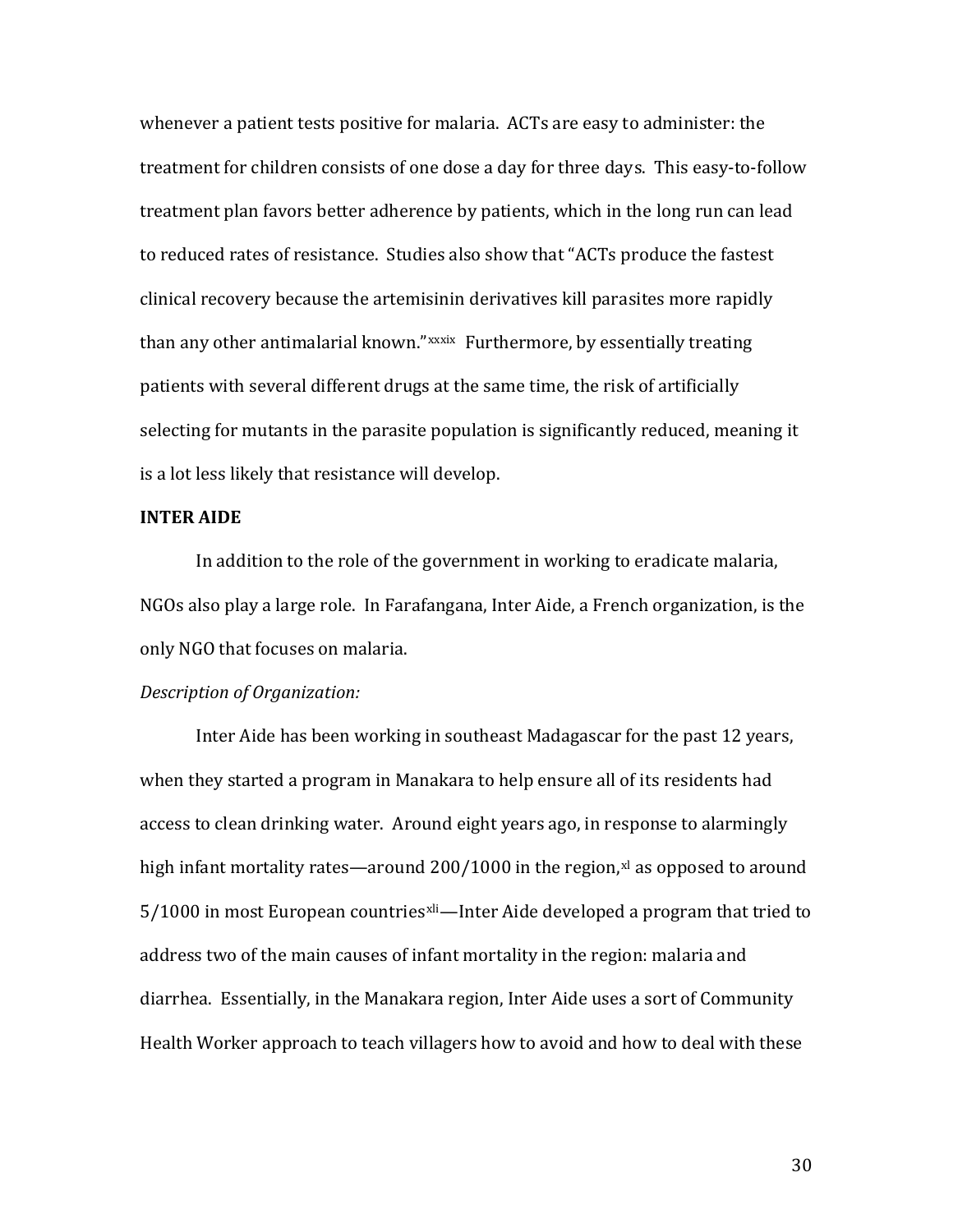two preventable and treatable illnesses that are responsible for the unnecessary deaths of so many children.

Then in May 2007, Inter Aide conducted its own health survey in the 20 rural communes surrounding Farafanana. They learned that in this area, the infant mortality rate is  $182/1000$ , [xlii](#page-45-1) almost two times the national average of  $94/1000$ . [xliii](#page-45-1) In response to this, Inter Aide quickly began the process of replicating the health program that had worked so successfully in the Manakara district in Farafangana. *Their Techniques:* 

 Inter Aide uses a sort of three‐pronged approach to addressing these two health issues. Firstly, they train and pay the aforementioned CHWs who each go live in different villages for six months at a time. When the CHWs first arrive in their villages, they present themselves to local traditional and administrative authorities, distribute the results of their earlier surveys to all the villagers, and explain to everyone the methods and objectives of the program. After building this relationship, the CHWs run a series of six workshops directed primarily towards mothers. Four of these workshops address diarrhea related issues, and two are centered around malaria prevention and treatment. Because most of the villagers they work with are illiterate, the CHWs use illustration booklets and games in order to disseminate the information.

 Secondly, from these groups of mothers who attend the workshops, some of the more engaged women are chosen to receive additional training from the CHWs. For malaria, they learn how to recognize the symptoms, and for basic cases, they are given medications to treat the children. Finally, Inter Aide also helps to combat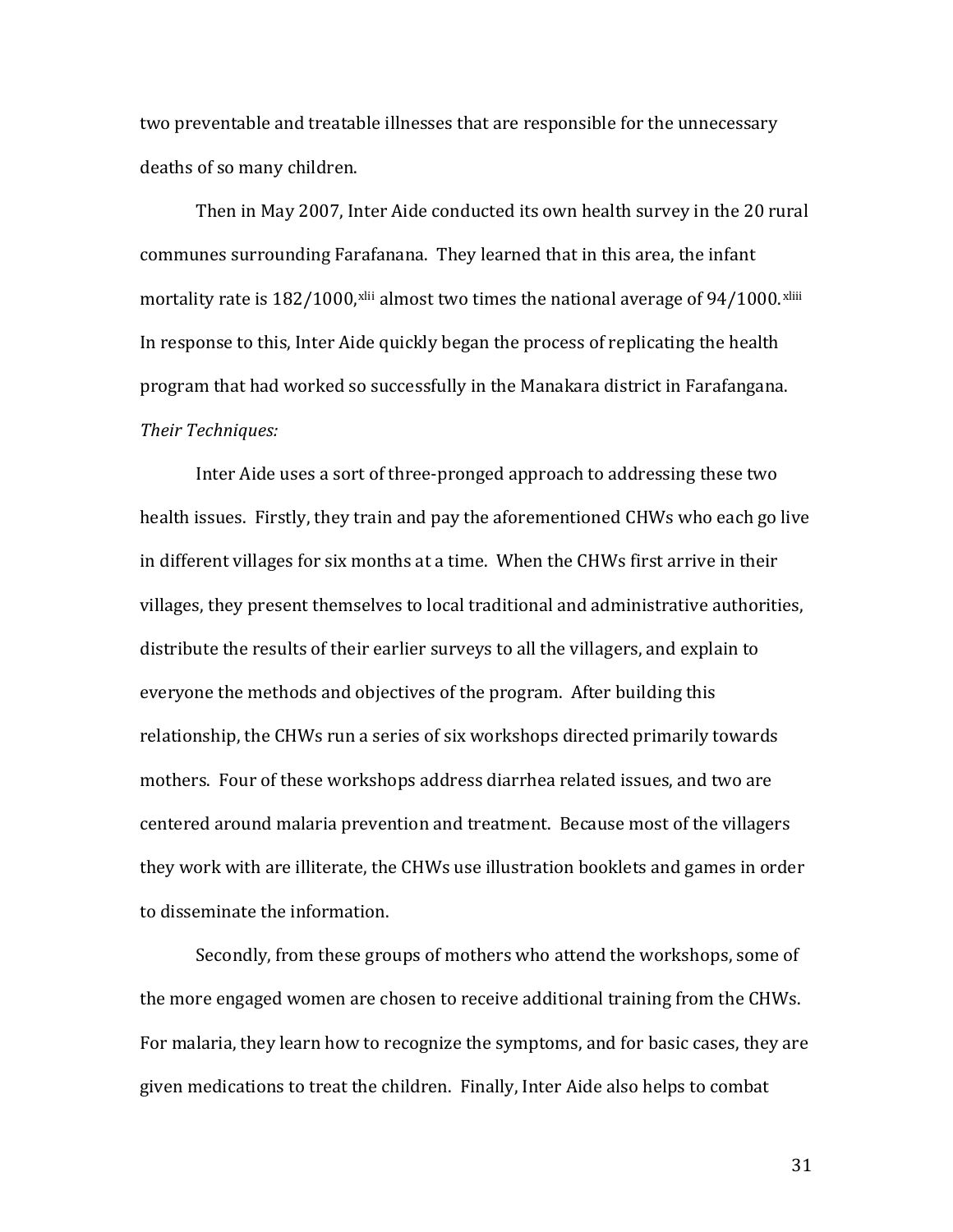malaria by subsidizing part of the cost of LLINs, reducing the cost to 2,000AR for pregnant mothers and children. Not only is the price subsidized, but also the mosquito nets can be ordered in the village and delivered by the CHWs. By personally delivering the nets, Inter Aide effectively eliminates one of the main obstacles for villagers in getting the nets.<sup>[xliv](#page-45-1)</sup>

While the program in the Farafangana district has not been around long enough to know whether it has been successful, in the villages surrounding Manakara, where Inter Aide has been using the same approach for almost eight years, this approach already has some well‐established results. For instance, over 30,000 LLINs have been distributed in 150 villages, and in villages where Inter Aide had placed CHWs, the infant mortality rate dropped to 66/1000 compared to a rate of  $137/1000$  in villages where Inter Aide had not staged an intervention. $x^{1/v}$ 

# **THE "REALITY"—VILLAGE FINDINGS**

Despite the positive indicators for malaria eradication, the national‐ and regional‐level plans, and the history of success of Inter Aide, in Anosikely, the malaria situation is far from being under control. There exist large gaps between the eradication plans proposed by the government, and the reality at the village level.

## **VILLAGE FINDINGS**

In Anosikely, approximately 33 percent of households reported having at least one member who had malaria in the past year. Infant morality rates in the village are alarmingly high: in the past year, nearly 27 percent of households lost at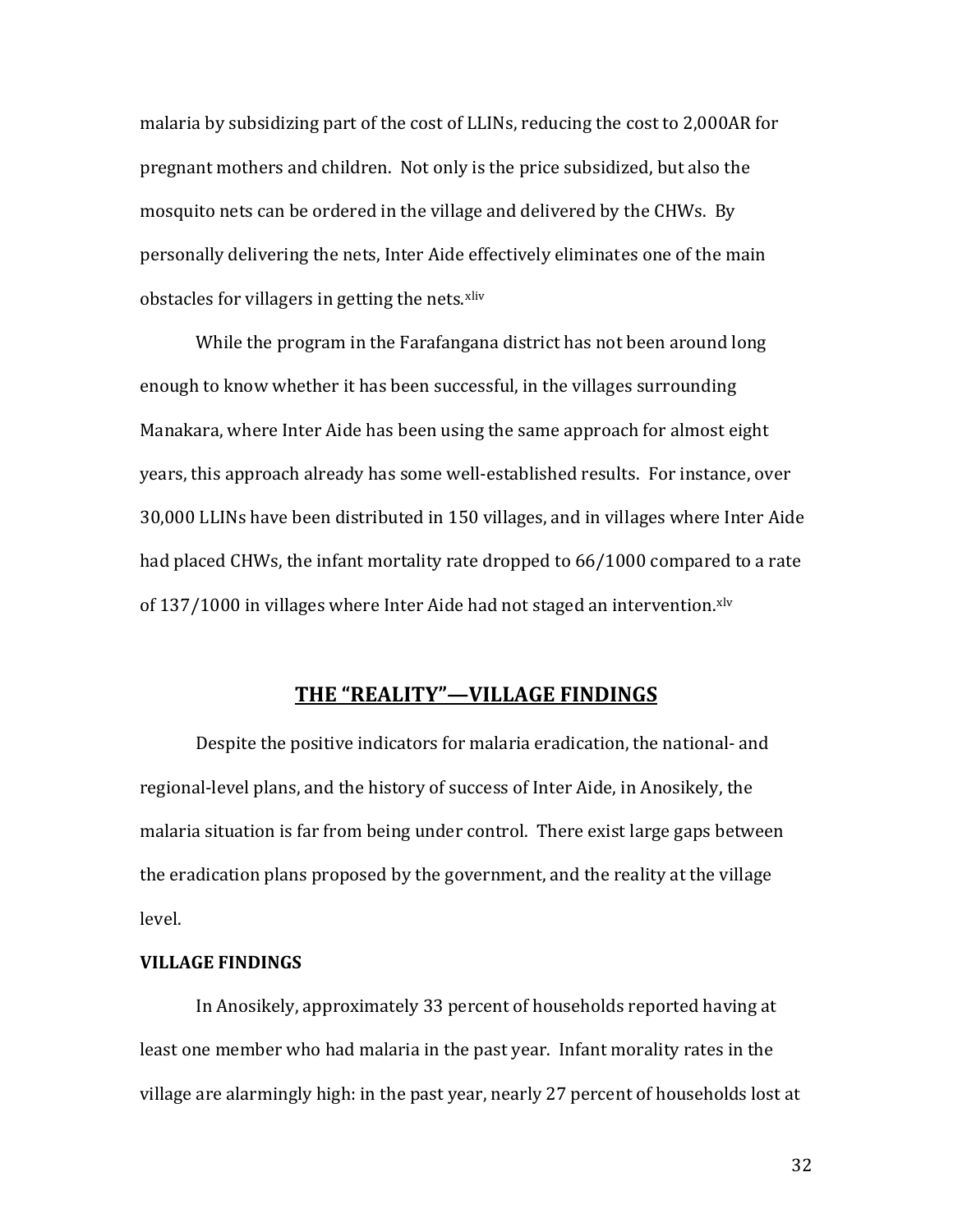least one child under the age of five. Furthermore, nearly 26 percent of households lost at least one child under the age of one in the past year. The most significant cause of this high infant mortality rate is malaria. An approximate 69 percent of households reported that their children sleep under mosquito nets, while an estimated 31 percent do not, rendering them vulnerable to the transmission of the disease. Furthermore, approximately 31 percent of pregnant women did not use mosquito nets during their pregnancy, or receive prophylactic medicine.<sup>[xlvi](#page-45-1)</sup>

Self-medicating is a reality in the village of Anosikely, as only 35 percent of households buy their medicines at the CSB II in Tsararafa, whereas 41 percent choose to buy their medicines at *épiceries*, and 17 percent from traditional healers. As for where the villagers choose to get treatment, only 58 percent of households get treatment for serious illnesses at the CSB. An alarming 28 percent still prefer to get treated by traditional healers. The self‐medication phenomenon associated with limited use of the CSB in Tsararafa by the population of Anosikely is consistent with the percentage of households in which children did not receive the appropriate treatment for malaria—an alarming 61 percent. This practice will only increase the rates of infant mortality caused by malaria if it is continued at its current rate. xlvii

Despite these statistics, villagers seem to have a good understanding of malaria, how it is transmitted, how to prevent it, and the most effective way to treat it. Therefore, there must be other factors influencing their decisions not to get treatment, medicines, or mosquito nets. Many villagers attributed these decisions simply to the inaccessibility of resources. Indeed, it is usually impossible to buy mosquito nets or treatment in the three *épiceries* located in the village. Instead,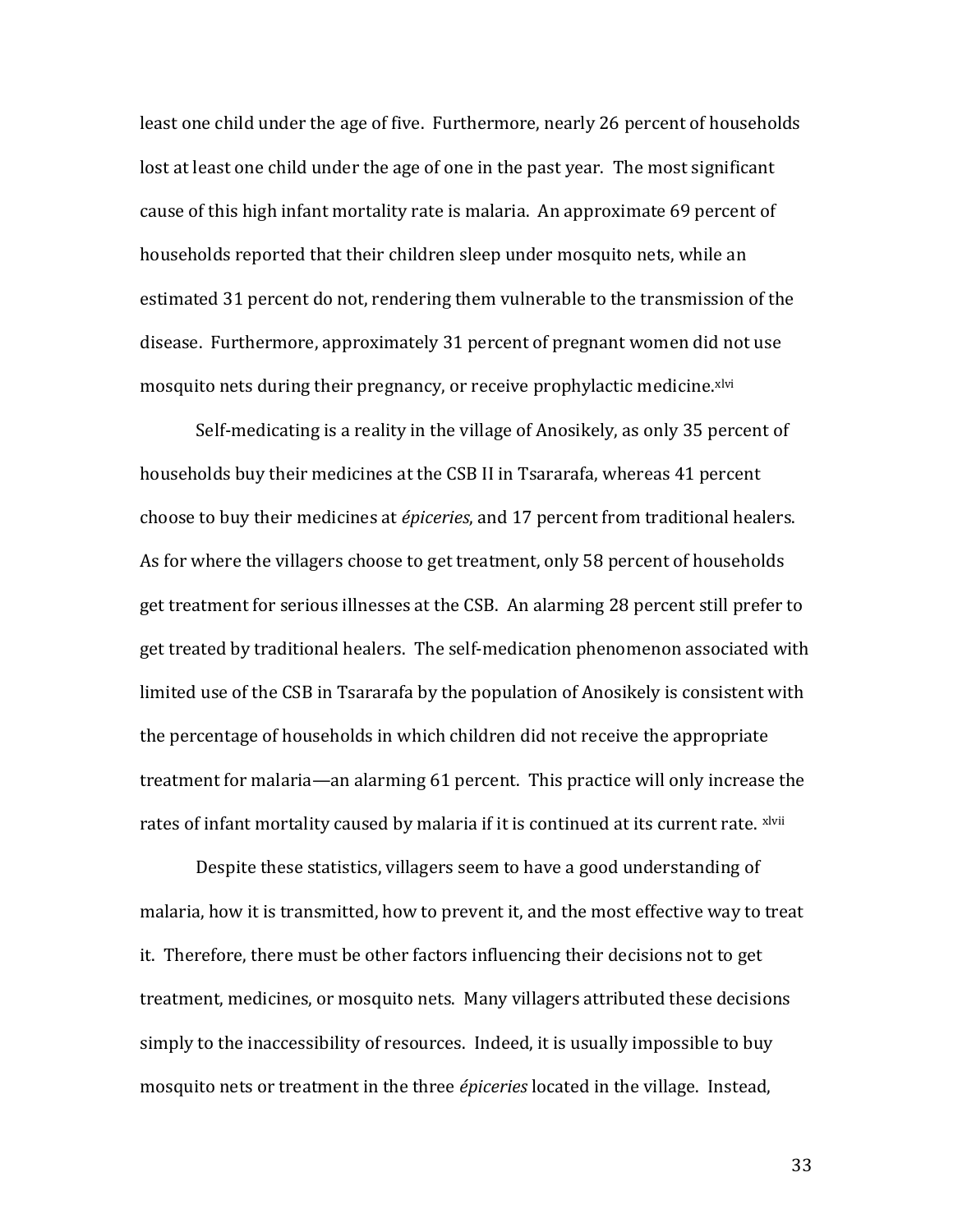villagers have no choice but to travel to the nearest CSB in order to receive any sort of reliable health treatment.

# **CENTRE DE SANTÉ DE BASE**

The closest CSB to Anosikely is in Tsararafa, around nine kilometers away. As most villagers do not own bikes, let alone any sort of motor transportation, this means that a trip to the doctor is a daylong affair, requiring them to make the nearly three‐hour walk both to and from the CSB. As many villagers reported, this is particularly difficult for the people who most need to get to the CSB—for pregnant women who wish to receive their free mosquito nets or their free prophylaxis, or for sick children who need to get tested for malaria at the CSB in order to qualify to receive the free medicine. Unfortunately, this sort of inaccessibility of reliable healthcare in Anosikely is common in Madagascar: an estimated 65 percent of the population lives more than five kilometers from any CSB. [xlviii](#page-45-1)

 Furthermore, as many villagers reported, getting to the CSB did not ensure that they would be treated: there are usually long lines to see the one doctor who works there, and she often leaves to spend long‐weekends in Farafangana. In response to these sorts of issues, the government has tried to initiate a Community Health Worker program, so as to have a kind of hospital representative in each of the villages who can distribute mosquito nets, diagnose and treat simple cases of malaria, and refer people to the CSB who need to get more advanced treatment. However, the CHW in Anosikely did not have any sort of formal training, or access to mosquito nets or medicine. His role, as he defined it, is to encourage people to go to the CSB whenever they need to buy mosquito nets or medicine, or need any other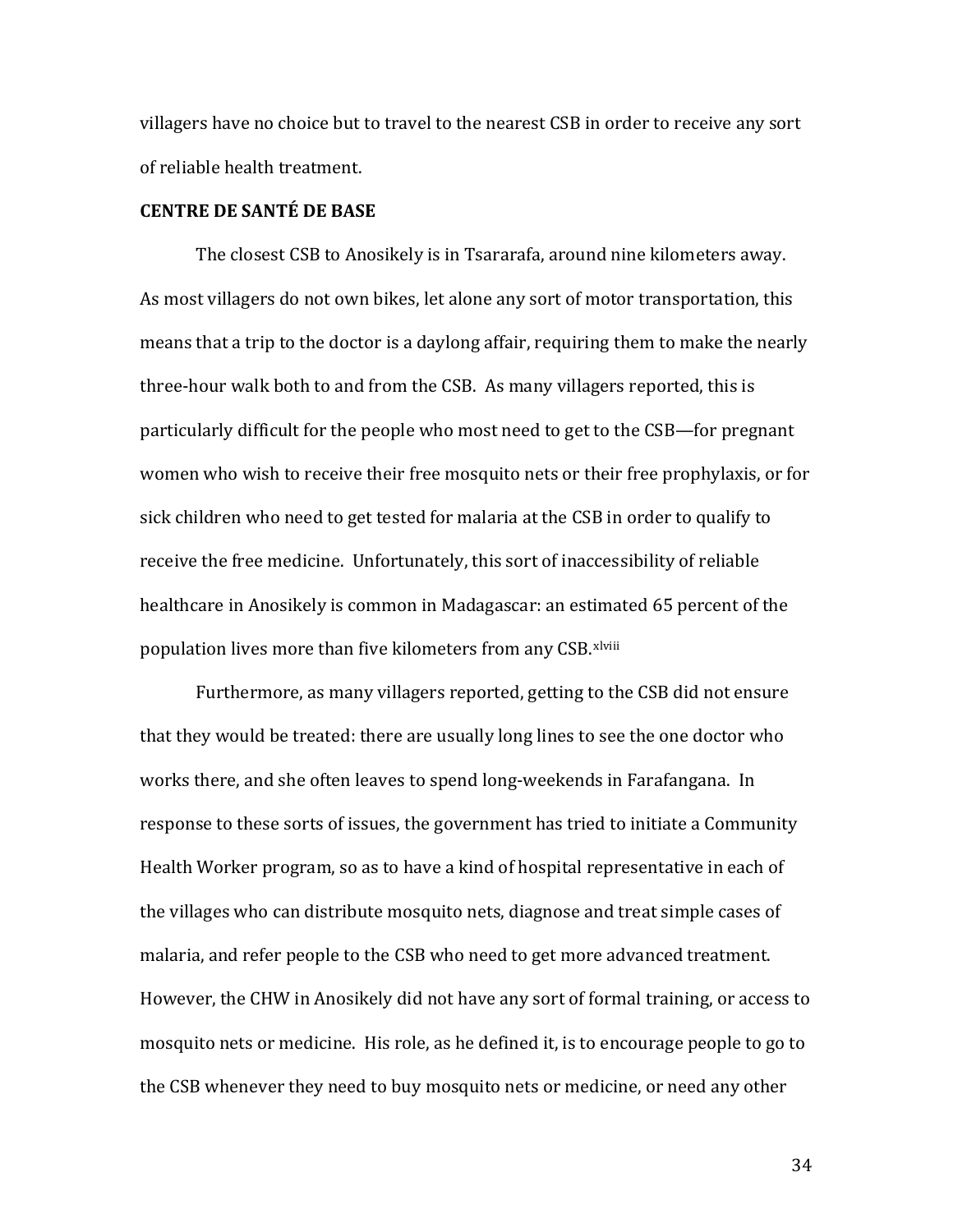sort of medical care.<sup>[xlix](#page-45-1)</sup> Thus, there are obvious discrepancies even between the plan at the CSB in Tsararafa, and the reality in the village.

 Sadly, inaccessibility of proper medicines in the village was not the only problem: one source privy to the inner workings of the health care system explained that since the government made the decision no longer to use CQ when treating malaria cases, but instead to treat solely with ACT, they have not been effective at distributing the new medications. Instead, stocks of CQ sit unused on shelves in CSB while doctors wait for the new medications to arrive. Often when sick children come in, rather than at least trying to treat with the old medications, doctors turn families away, letting children go untreated even when a medication is available that sti[l](#page-45-1)l works in 85 percent of cases.<sup>1</sup>

#### **CORRUPTION**

 At the CSB in Tsararafa, there did seem to be an adequate stock of the new ACT medicines that the government recommends using to treat simple cases of malaria. However, every villager interviewed throughout the course of this project insisted that they were charged money for treatment at the CSB. Depending on the severity of the fever, they were charged more money, ranging from \$2000AR to \$12,000AR. While the doctor at the CSB maintained that the medicines were given away for free—indeed, they are supposed to be free—the consistency with which villagers reported their having to pay a fee indicates that corruption is in fact a problem at the CSB.

 Other evidence also leads to this same conclusion. For instance, when asked why so many people choose to buy less effective medicine in the *épiceries*, rather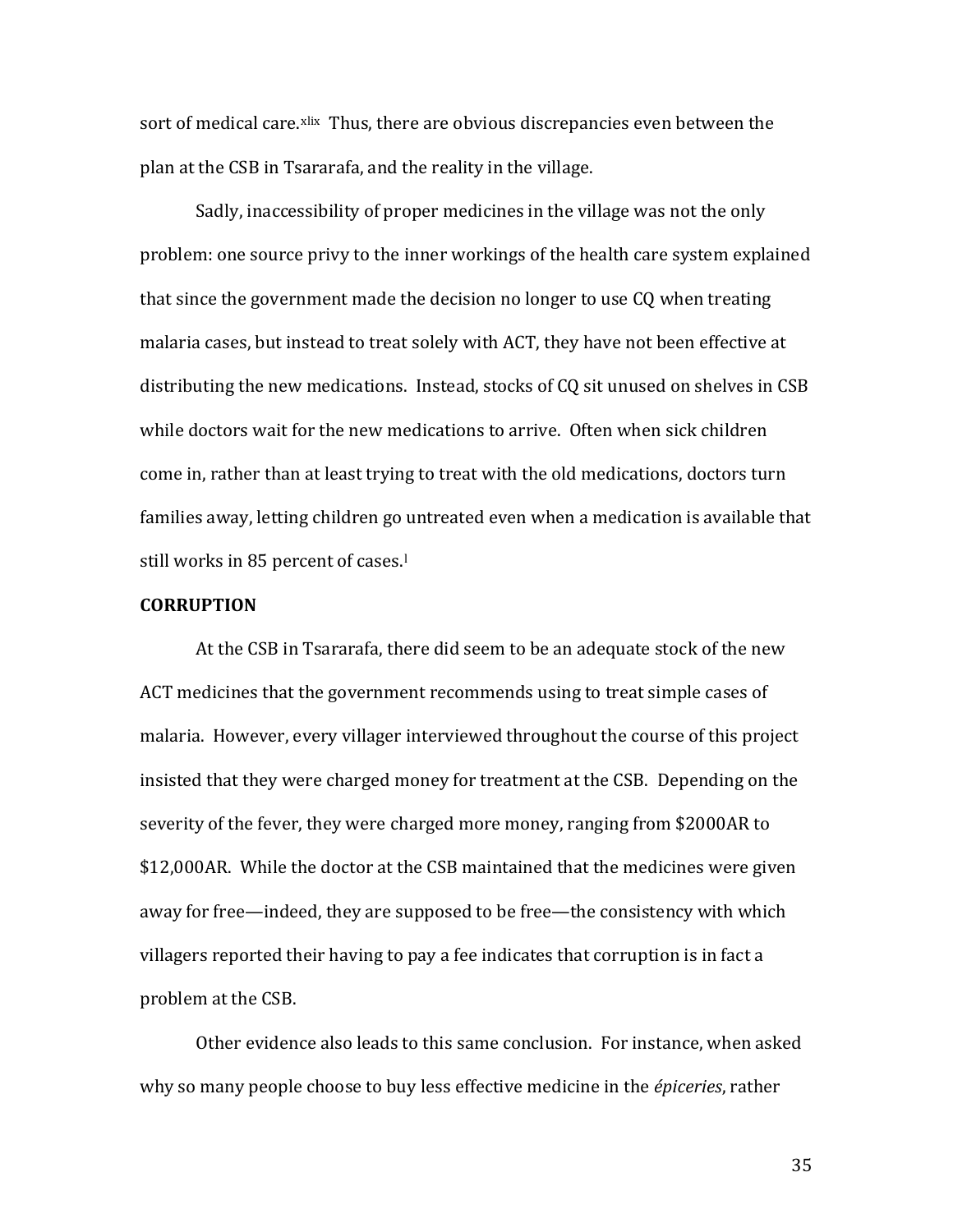than receive free, effective medication from the CSB, a phenomenon the doctor herself reported, she struggled to find an answer. It would be uneconomical for villagers—90 percent of whom live on less than two dollars a day—to buy medicine if instead they could get medicine for free. This is particularly true in Anosikely, since for the people who live there, getting any medicine at all—whether the effective medicine from the CSB or the less effective medicine from *épiceries* means traveling nine kilometers to Tsararafa. Thus, such high rates of self‐ medication, as mentioned before a total 58 percent, indicate that villagers are charged fees for medications that are supposed to be free.

 While no exact numbers exist, anecdotal evidence suggests that this sort of corruption is alarmingly common, and is widely accepted simply as a part of the health care system. Indeed, many villagers seemed to know that the medications they paid for were supposed to be free, yet were not surprised when they charged a fee. Although it is easy to fault individual doctors for this seemingly selfish behavior, the enormity of the problem indicates that something more profound than human greed is to blame. Many doctors are overworked, and too much pressure is put on them to ensure the health and wellbeing of quite a large group of people. Indeed, the one doctor who works at the CSB in Tsararafa is essentially responsible for all of the district's 19, 817 residents.<sup>[li](#page-45-1)</sup>

# **PALUSTOP**

 As a result of these marked up prices, many poor families have no choice but to buy *PaluStop* in the *épiceries*, a CQ‐based medicine distributed at a subsidized cost by Population Services International (PSI), an American NGO. However,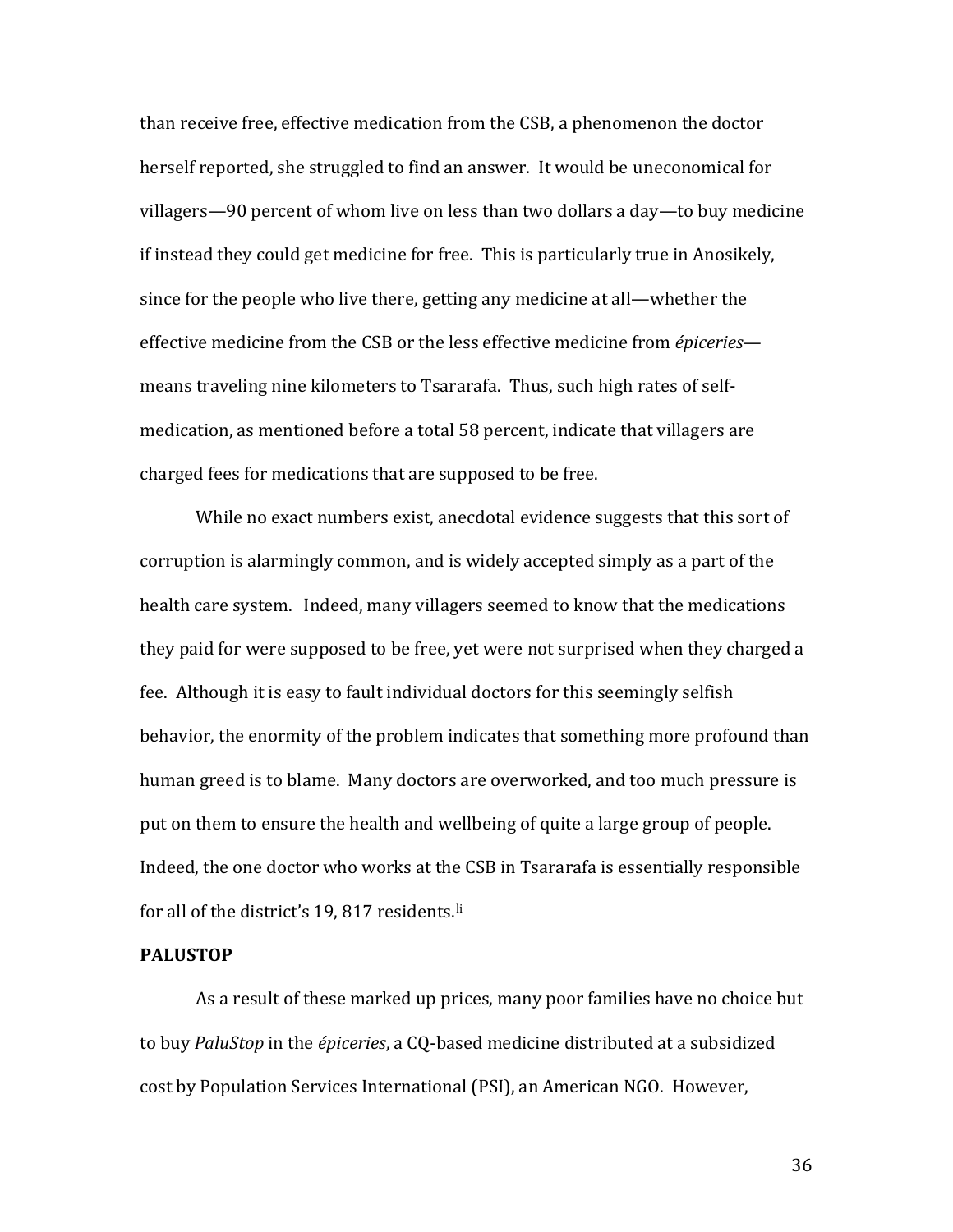because resistance has developed to CQ, this treatment is no longer effective approximately 20 percent of the time. This resistance has developed in large part due to misuse of the medicines: often, people will take the medicine until they feel better, and then save the rest for the next time they contract a fever. Not only does this misuse help to build up a resistance, but it also makes patients more likely to develop serious, sometimes lethal cases of malaria. Furthermore, once patients have self-treated, if they go into the CSB to get tested for malaria, the tests will come back negative. While it is hard to fault people for trying to treat themselves, particularly since for many it is the only affordable treatment option, in the long run, this sort of behavior might be worse for their health.

## **MOSQUITO NETS**

Even though mosquito nets are supposed to be free in this region for pregnant women and children under five, all of the CSB and hospitals, even those in Farafangana, no longer have any in stock. Instead, people must purchase their own LLINs, which can cost from \$2000AR to \$3500AR, a price that is reduced due to subsidies provided by various NGOs. While this fee—approximately \$1.75 USD may seem nominal by Western standards, to many villagers in Anosikely this cost puts mosquito nets out of reach.

Even if the CSB in Tsararafa had mosquito nets in stock, though, it would still be very difficult for many women to get them. In order to receive the LLINs, pregnant women would have to travel the nine kilometers to Tsararafa for a pre‐ natal exam, a long enough trip for a completely healthy woman, let alone for a woman four months pregnant. Indeed, approximately 30 percent of pregnant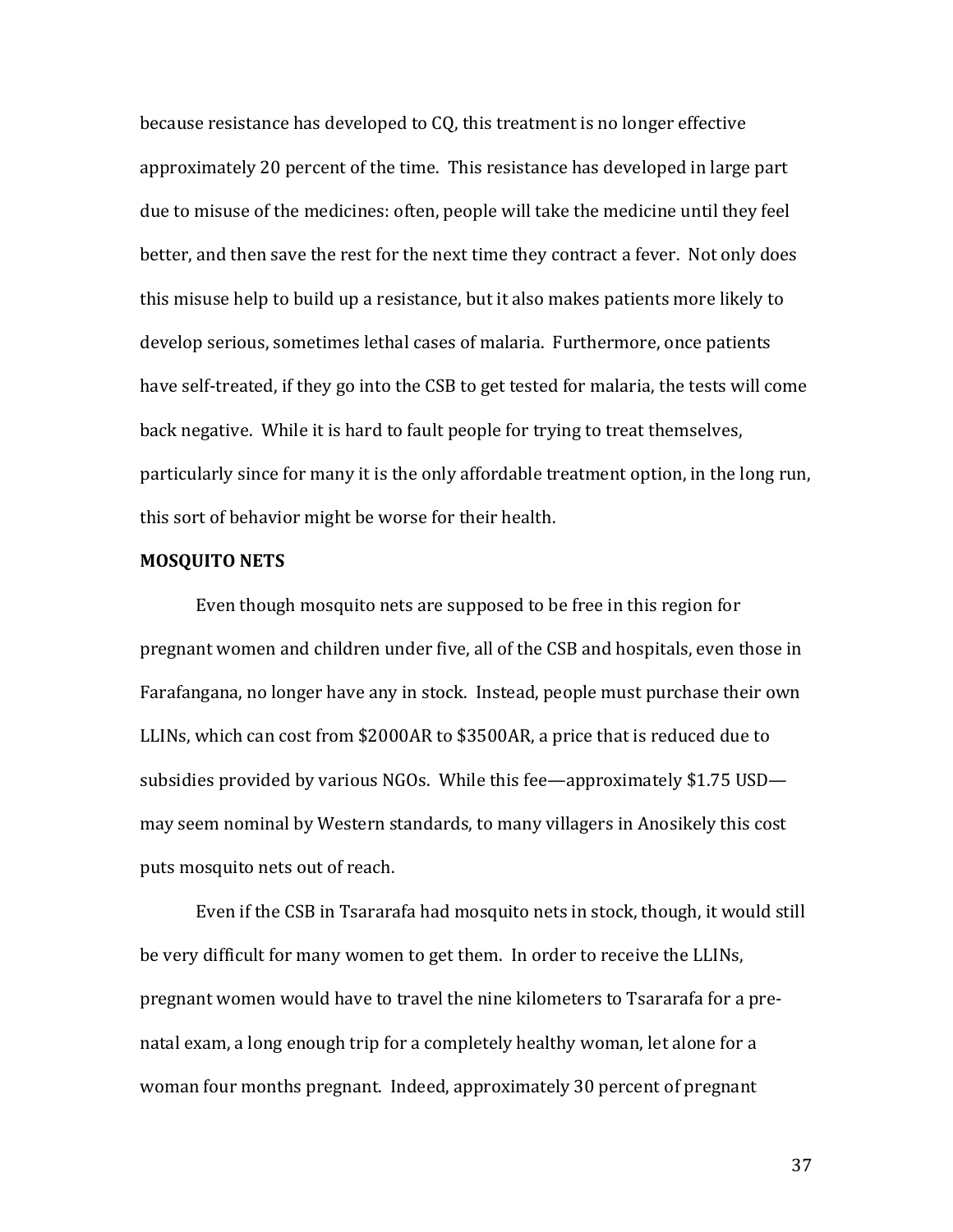women in Anosikely do not visit the CSB for their pre-natal care, but instead choose to be treated by the traditional midwives available in the village.<sup>Iii</sup> So ultimately, while most women in the village understand the importance of using a mosquito net during their pregnancy, many still find themselves unable to get them.

# **ANALYSIS & CONCLUSION**

### **SUGGESTIONS**

 In order for Madagascar to accomplish its goal of eradicating malaria by 2018, in addition to addressing more complex infrastructural and developmental issues, there are several specific actions the government should take. First, if any of their other efforts are going to succeed, they must address the issue of doctors taking bribes for medications that are supposed to be free. It is also probable that once mosquito nets are again distributed for free at the CSB, the same sort of problems will arise. Money invested in subsidizing the costs of those medicines and mosquito nets is essentially being wasted, since the poor—the people whom those subsidies are meant to help—are often still forced to pay.

Corruption is a problem so engrained into parts of Malagasy society that many have come to accept it as a part of daily life. While this makes it more difficult to overcome, in the short‐run simply by improving the living conditions of doctors who are assigned to rural areas, and by ensuring that they receive adequate compensation for their work, Madagascar could at least ensure that doctors are not taking bribes just to meet their basic needs. In addition, systems need to be put in place to monitor doctors in rural areas. It was not difficult to find out that the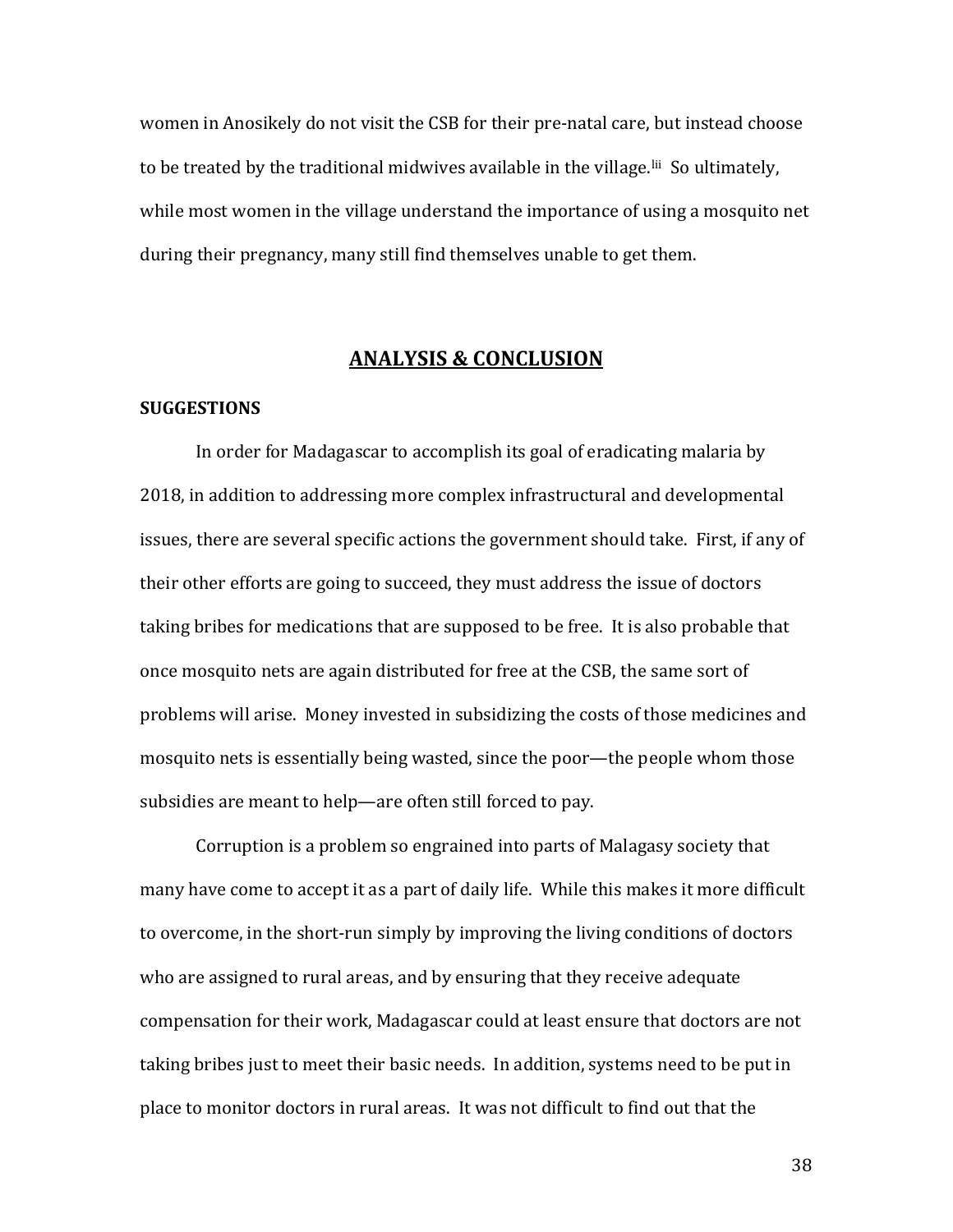doctor at the CSB in Tsararafa was corrupt, yet no one was doing anything about it. Local officials responsible for the CSB are thus either unaware of the problem, or choose simply to overlook it. At times, the health care system in Madagascar seems so disorganized that it is also certainly possible that there is no one who is directly responsible for monitoring this CSB, or who realizes that he is supposed to be monitoring it. Either way, the health care system needs to be restructured so that such problems do not go unnoticed, and cannot just be ignored. This doctor should have to answer to someone, and it should be someone who recognizes her "fee" for what it is: stealing from the poor.

 Secondly, if Madagascar hopes to eliminate malaria by 2018, the government needs to make good on its promise to distribute free mosquito nets for pregnant women and children under five. Giving these nets away for free would significantly improve Madagascar's efforts to eradicate malaria. However, simply giving away the LLINs at hospitals and CSB is not adequate. Community Health Worker programs need to be promoted throughout the country, and regulated at least at a regional if not national level, so as to ensure that all CHWs receive adequate training and compensation. CHWs should be informed about malaria prevention techniques, and should also know how to diagnose and treat simple cases of the disease. Then, by giving these CHWs access to LLINs, MRDT, and ACT kits, the CHWs can effectively narrow the large gap that currently exists between health resources and isolated rural villages. While there are certain hazards associated with this sort of program, such as resources being distributed unfairly or inappropriately, in the past, properly implemented CHW programs have proven to be a remarkably efficient way of giving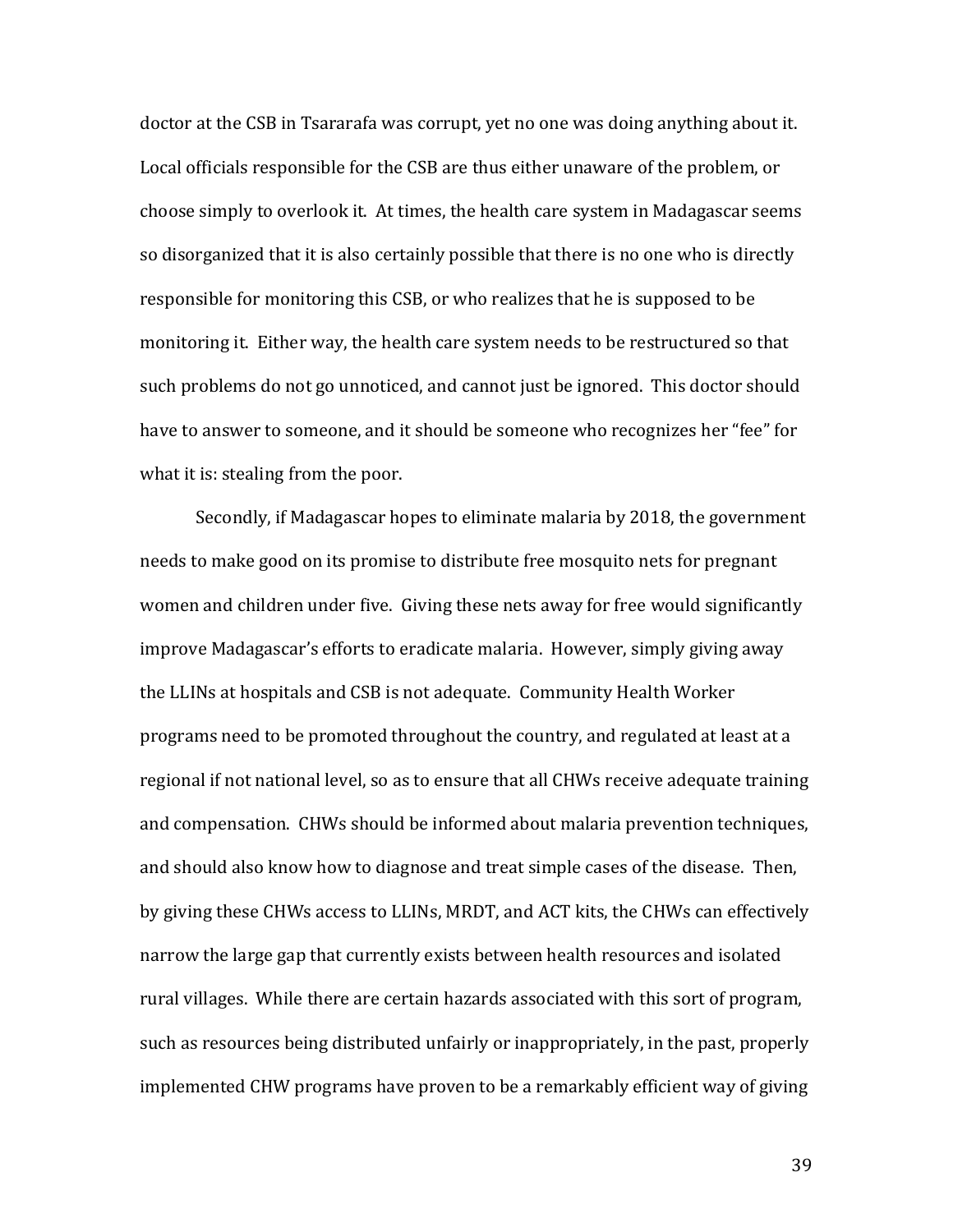rural communities access to basic health care. Indeed, the success of organizations like Inter Aide is a strong indicator that CHW programs can go a long way towards improving rural health.

Ultimately, though, if malaria is ever to be eradicated from Madagascar, more money needs to be invested in both prevention and treatment efforts. Indeed, many of the aforementioned suggestions are already in place in theory, but have fallen apart due to inadequate funding. While technically only Madagascar's government can be blamed for lack of sufficient funding, morally, the entire international community is at fault. Malaria does not get the attention at the international level it deserves, in large part due to the fact that it has been eradicated in nearly all developed countries, including in Western Europe and the United States. If more people in developed nations were aware of how devastating the disease is, and how easy it is to prevent and treat, malaria efforts would get the financial support it needs.

### **CONCLUSION**

For the people of Anosikely, such theoretical discussions about the possibility of eradicating malaria are irrelevant. What matters to them is that their wives, mothers, children and babies are dying, and they feel there is nothing they can do about it. Their options are, in fact, fairly limited: many simply cannot afford the mosquito nets they know might help to prevent the disease, or the treatment they know might save their lives.

Unfortunately, there is no quick fix to the malaria crisis facing Madagascar today. However, there are solutions that, carried out over the long‐term, could lead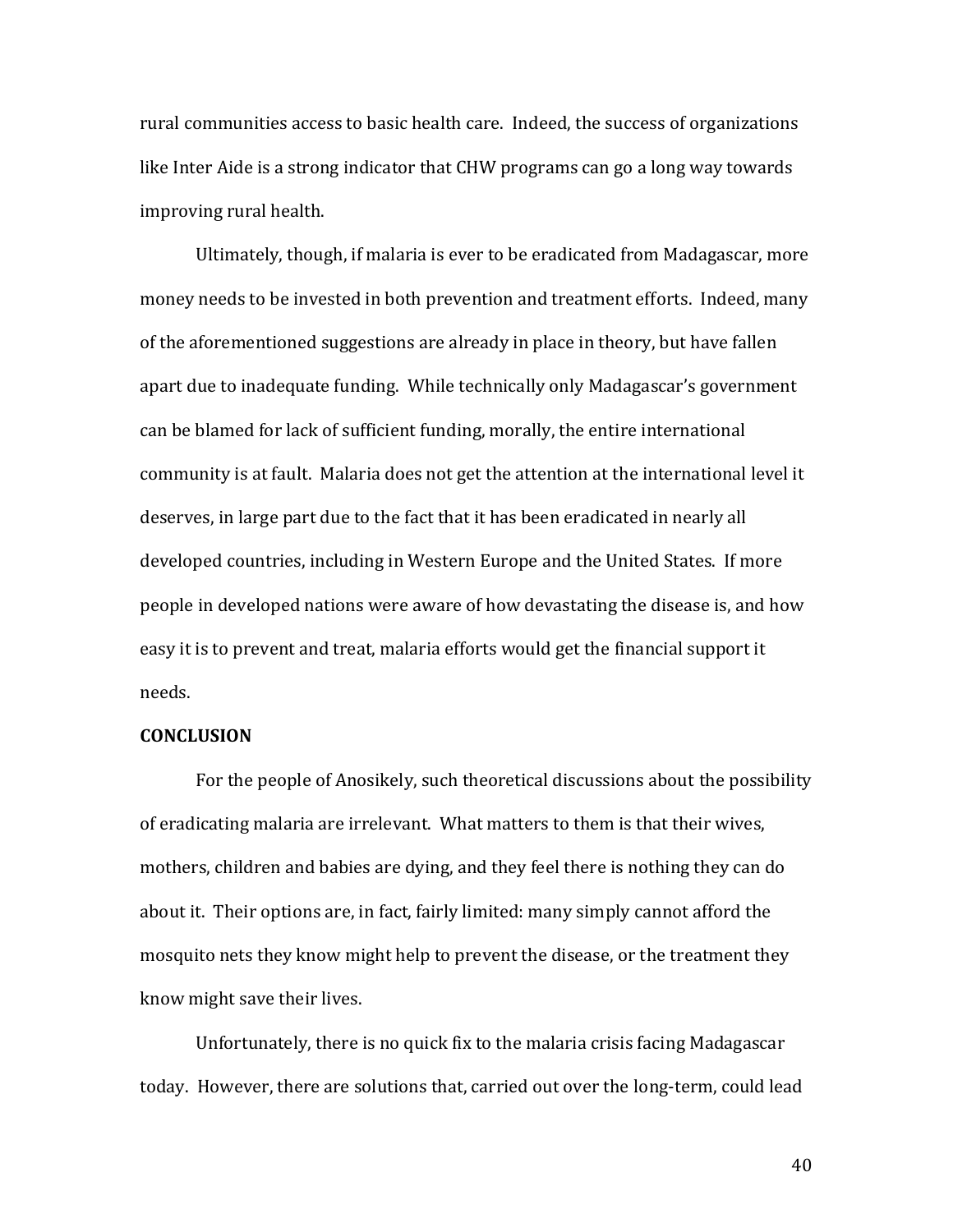to eradicating malaria from the island. Scientific advancements just over the past few decades have made it possible to control the disease, both through simple and effective prevention and treatment techniques. If the Malagasy government and the rest of the international community take appropriate action, malaria could be eradicated from Madagascar by 2018. We have the tools and resources we need to address this devastating problem; time will tell if we will use them well enough to help the villagers of Anosikely and others like them throughout Madagascar.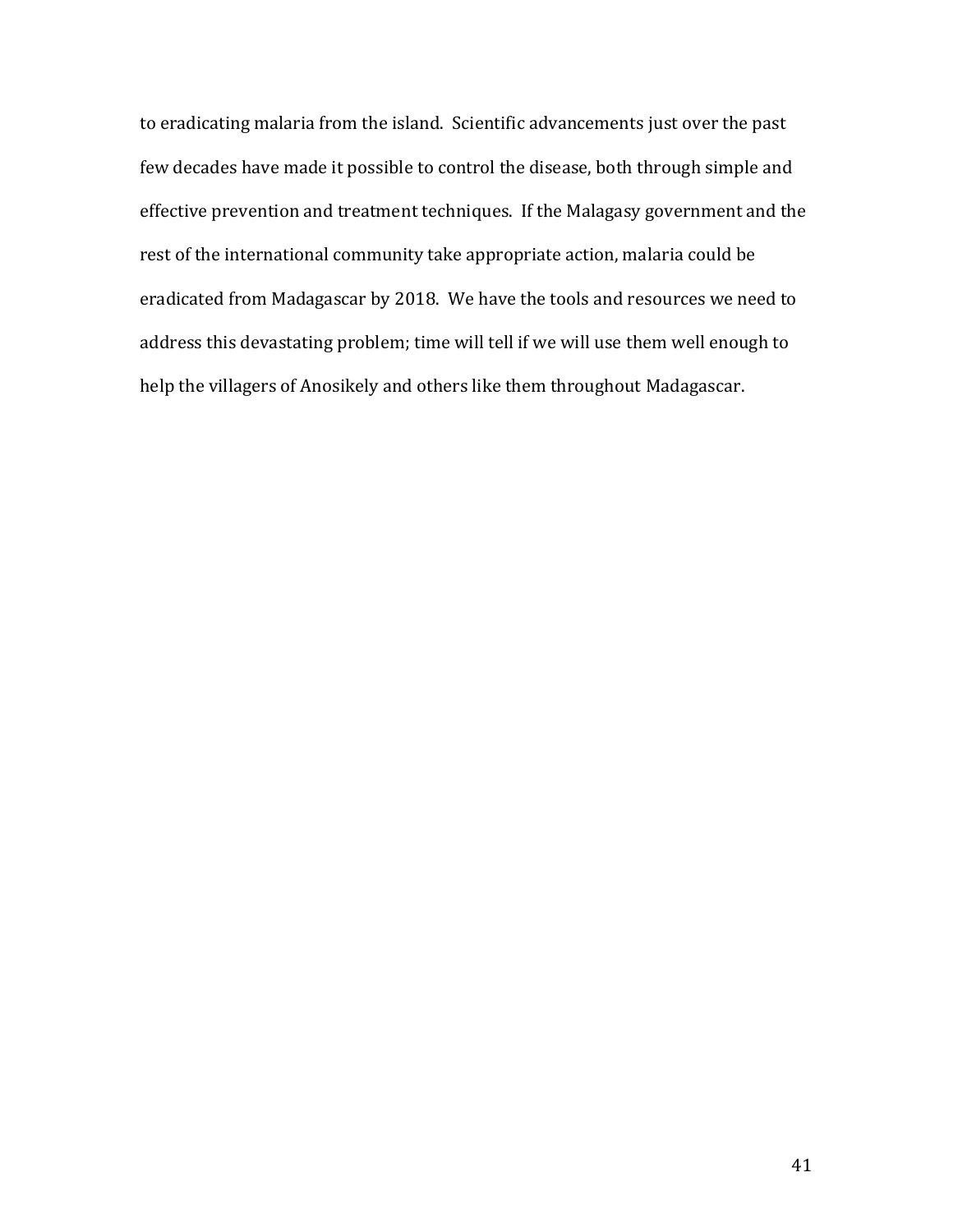# **WORKS CITED**

Anonymous. Personal Interview. November 2008.

Aubry, Pierre. *Éléments de Pathologies Tropicales*. Antananarivo, Madagascar:

University of Antananarivo, 1999.

Bastin, Juliette. "Sida, paludisme...des raisons d'espérer." Jeune Afrique - L'état de l'Afrique 2008. July 2008. no. 18 p. 116‐118.

Bernaline. Personal Interview. Trans. Miandry Rakotomalala. 11 November 2008.

- Brown, Mervyn. A History of Madagascar. Princeton, New Jersey: Markus Wiener Publishers, 2006.
- Céline, Traditional Midwife. Personal Interview. Trans. Miandry Rakotomalala. 10 November 2008.
- Chambers, Robert. Rural Development: Putting the Last First. New York: John Wiley & Sons, Inc., 1983.
- Crowe, Sarah. "Madagascar: Progress in the fight against malaria." UNICEF Madagascar. 30 June 2005. 27 November 2008.

<http://www.unicef.org/infobycountry madagascar\_27549.html>

"European Infant Mortality Rate." Index Mundi*.* 16 May 2008. 27 November 2008. <

http://www.indexmundi.com/european\_union/infant\_mortality\_rate.html>.

Flannery, Tim. The Weather Makers: How Man Is Changing the Climate and What It

Means for Life On Earth. Grove Press: New York, 2003.

Georgine. Personal Interview. Trans. Miandry Rakotomalala. 11 November 2008. Julienne. Personal Interview. Trans. Miandry Rakotomalala. 11, 12, 13 November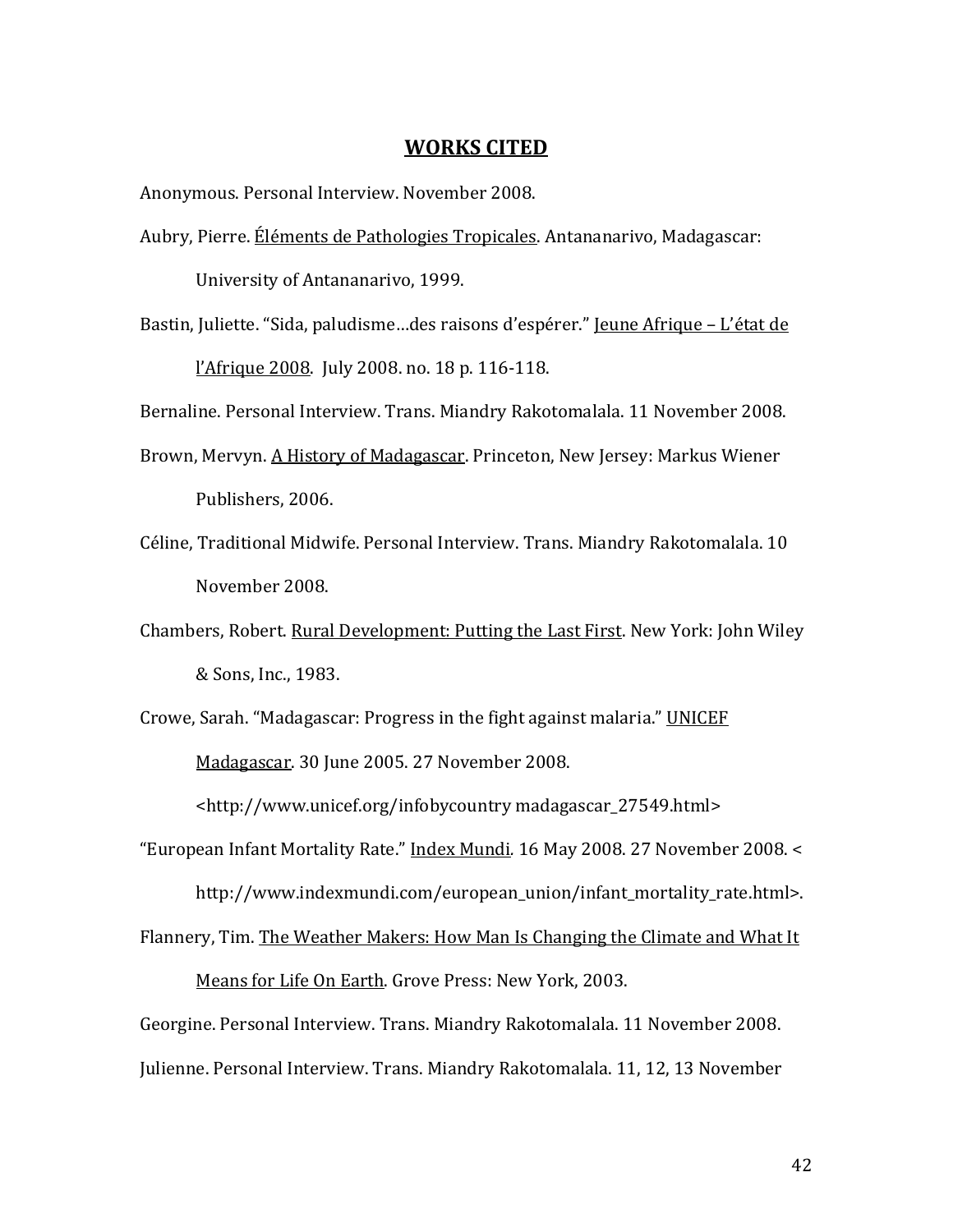Landers, Kim. "Washington's alarming HIV rate 'absolutely not okay'." ABC News. 29 November 2007. 27 November 2008.

<http://www.abc.net.au/news/stories/2007/11/29/2105080.htm>.

Lydia. Personal Interview. Trans. Miandry Rakotomalala. 10, 11 November 2008.

Marcel, Community Health Worker. Personal Interview. Trans. Miandry Rakotomalala. 10 November 2008.

- Marie-Thérèse. Personal Interview. Trans. Miandry Rakotomalala. 10 November 2008.
- Mothers of Anosikely. Group Interview. Trans. Miandry Rakotomalala. 11, 12 November 2008.

Mougenot, Patrick. Personal Interview. 4, 7, 19 November 2008.

Mougenot, Martine. Personal Interview. 4, 7 November 2008.

Murphy, Dervla. Muddling Through in Madagascar. Woodstock, New York: The Overlook Press, 1989.

Nosten, François. "FAQs on Artemisinin based Combination Therapy." 27 November 2008. < http://www.shoklo‐unit.com/faq.shoklo‐unit.com/index2.html>.

Ramasondrario, Delphin. Personal Interview. Trans. Miandry Rakotomalala. 9, 10,

11, 12 November 2008.

Ranaivo, Liery. Personal Interview. 14 November 2008.

Rarivomanana, Dina. Lecture. 10 September 2008.

Razafimaharo, Lala Yvette. Personal Interview. 5, 6, 17 November 2008.

The Madagascar Action Plan 2007‐2012 (MAP). Republic of Madagascar. 2007.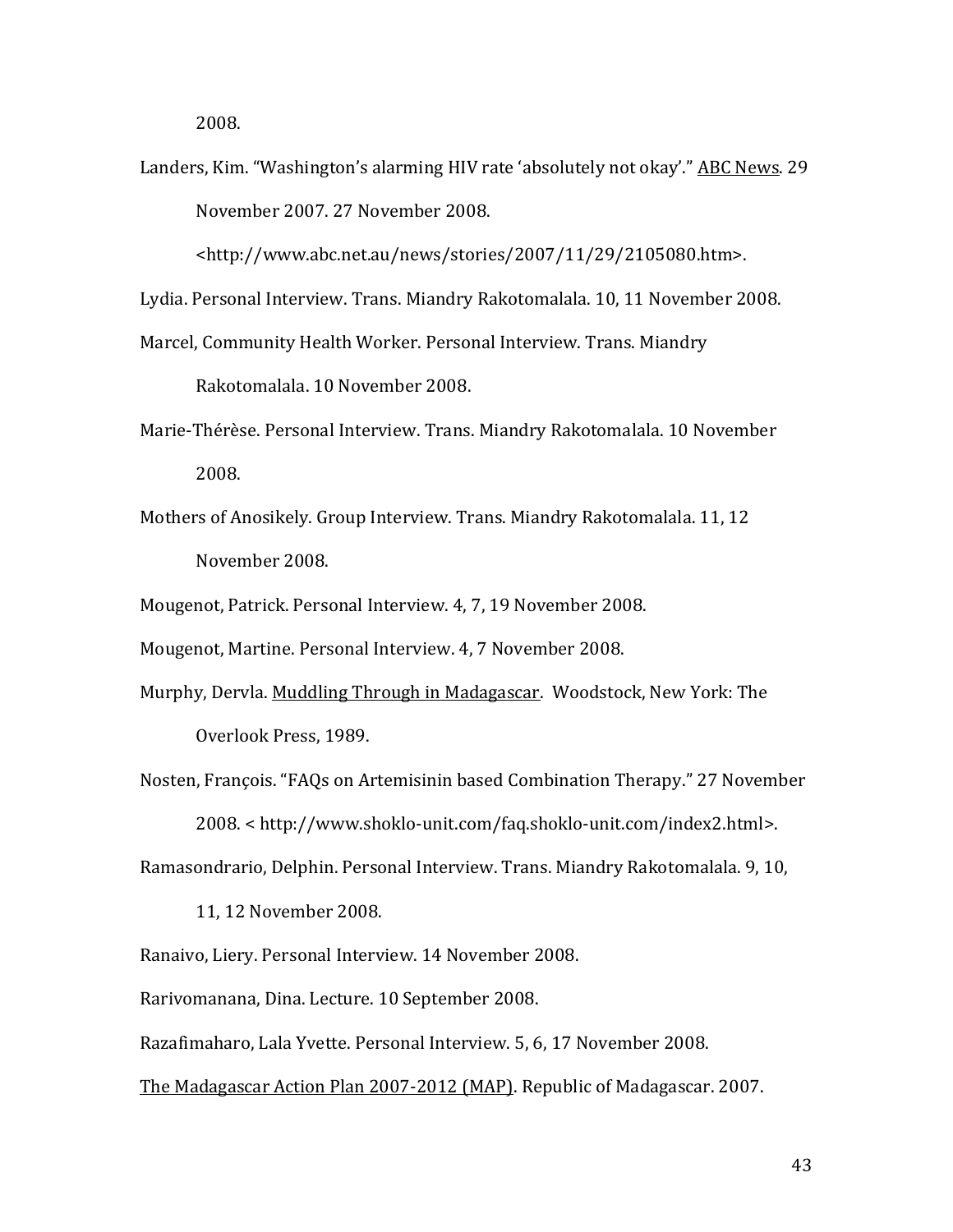Traditional Midwives of Anosikely. Group Interview. Trans. Miandry Rakotomalala.

12 November 2008.

Véronique. Personal Interview. Trans. Miandry Rakotomalala. 11 November 2008.

WeltHungerHilfe. Presentation Village Millennaire Anosikely. Farafangana,

Madagascar: May 2008.

WeltHungerHilfe. Rapport d'Enquête: Projet Village du millénaire. February 2007.

World Health Organization. Malaria. May 2007. 27 November 2008.

<http://www.who.int/mediacentre/factsheets/fs094/en/index.html>.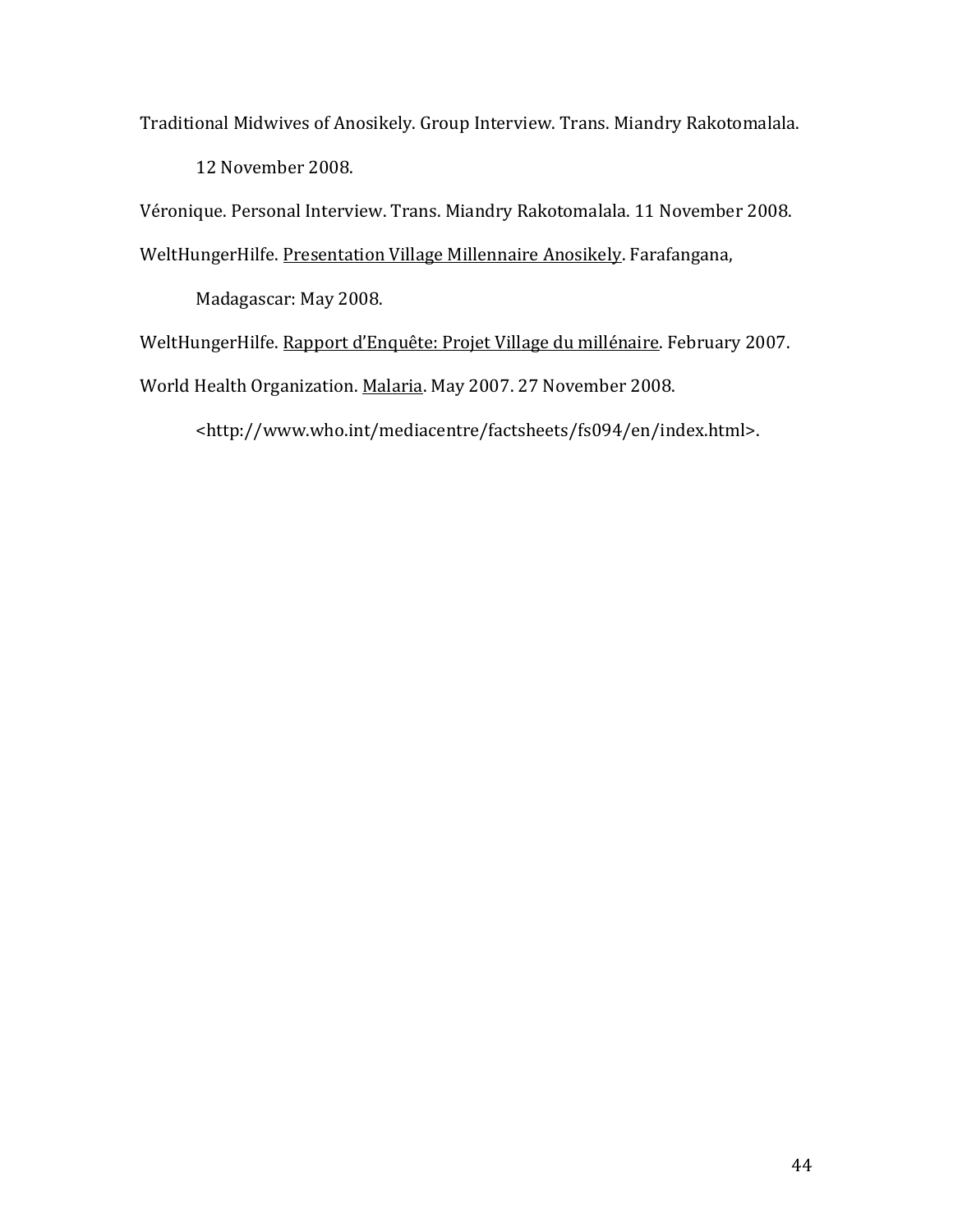# **END NOTES**

<sup>&</sup>lt;sup>i</sup> The Madagascar Action Plan 2007-2012 (MAP). 74. ii Robert Chambers. Rural Development: Putting the Last First. 75. iii Mervyn Brown. <u>A History of Madagascar</u>. 227. iv Mervyn Brown. A History of Madagascar. 266. v Dina Rarivomanana. Lecture. 10 September 2008. vi World Health Organization. Malaria. May 2007. 27 November 2008. <sup>vii</sup> WeltHungerHilfe. <u>Présentation Village Millénaire Anosikely</u>. 2. viii WeltHungerHilfe. Présentation Village Millénaire Anosikely. 2.  $i<sub>x</sub>$  Tim Flannery. The Weather Makers: How Man Is Changing the Climate and What It Means For Life On Earth. 288. <sup>x</sup> Pierre Aubry. Éléments de Pathologies Tropicales. 12.  $x$ <sup>i</sup> Tim Flannery. The Weather Makers: How Man Is Changing the Climate and What It Means For Life On Earth. 288. <sup>xii</sup> Juliette Bastin. "Sida, paludisme...des raisons d'espérer." <u>Jeune Afrique</u>. 117. xiii World Health Organization. Malaria. 27 November 2008. xiv Juliette Bastin. "Sida, paludisme…des raisons d'espérer." Jeune Afrique. 117. xv Juliette Bastin. "Sida, paludisme…des raisons d'espérer." Jeune Afrique. 117. xvi Tim Flannery. The Weather Makers: How Man Is Changing the Climate and What It Means For Life On Earth. 288. xvii Tim Flannery. The Weather Makers: How Man Is Changing the Climate and What It Means For Life On Earth. 288. xviii Pierre Aubry. Éléments de Pathologies Tropicales. 11. xix Pierre Aubry. Éléments de Pathologies Tropicales. 11. xx Juliette Bastin. "Sida, paludisme…des raisons d'espérer." Jeune Afrique. 116. xxi Juliette Bastin. "Sida, paludisme…des raisons d'espérer." Jeune Afrique. 116. xxii Dr. Liery Ranaivo. Personal Interview. 14 November 2008. xxiii François Nosten. "FAQs on Artemisinin based Combination Therapy" 27 November 2008. xxiv François Nosten. "FAQs on Artemisinin based Combination Therapy" 27 November 2008. xxv The Madagascar Action Plan 2007‐2012 (MAP). 74. xxvi Crowe, Sarah. "Madagascar: Progress in the fight against malaria." UNICEF‐ Madagascar. 27 November 2008. xxvii Dr. Yvette Razafimaharo. Personal Interview. 17 November 2008. xxviii Pierre Aubry. Éléments de Pathologies Tropicales. 11. xxix The Madagascar Action Plan 2007‐2012 (MAP). 74. xxx Pierre Aubry. Éléments de Pathologies Tropicales. 13. <sup>xxxi</sup> Dr. Yvette Razafimaharo. Personal Interview. 5 November 2008. <sup>xxxii</sup> Dr. Yvette Razafimaharo. Personal Interview. 5 November 2008. xxxiii The Madagascar Action Plan 2007‐2012 (MAP). 72. xxxiv The Madagascar Action Plan 2007-2012 (MAP). 74. xxxv Dr. Yvette Razafimaharo. Personal Interview. 5 November 2008.